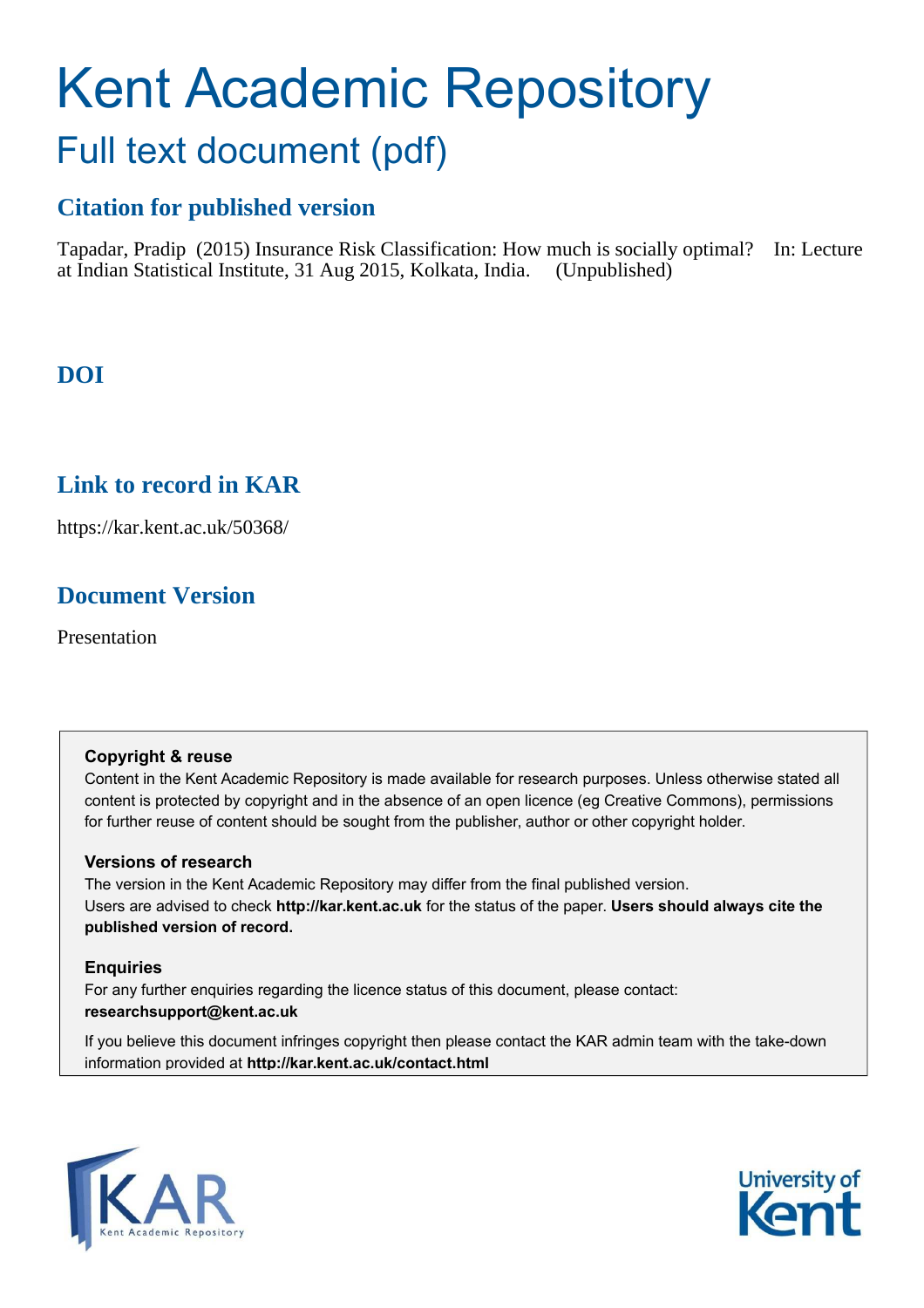Insurance Risk Classification How much is socially optimal?

Pradip Tapadar

University of Kent, Canterbury, UK P.Tapadar@kent.ac.uk

Indian Statistical Institute, August 2015

a miller

 $\leftarrow$   $\leftarrow$   $\leftarrow$   $\leftarrow$   $\leftarrow$ 

<span id="page-1-0"></span> $\Omega$ 

The South The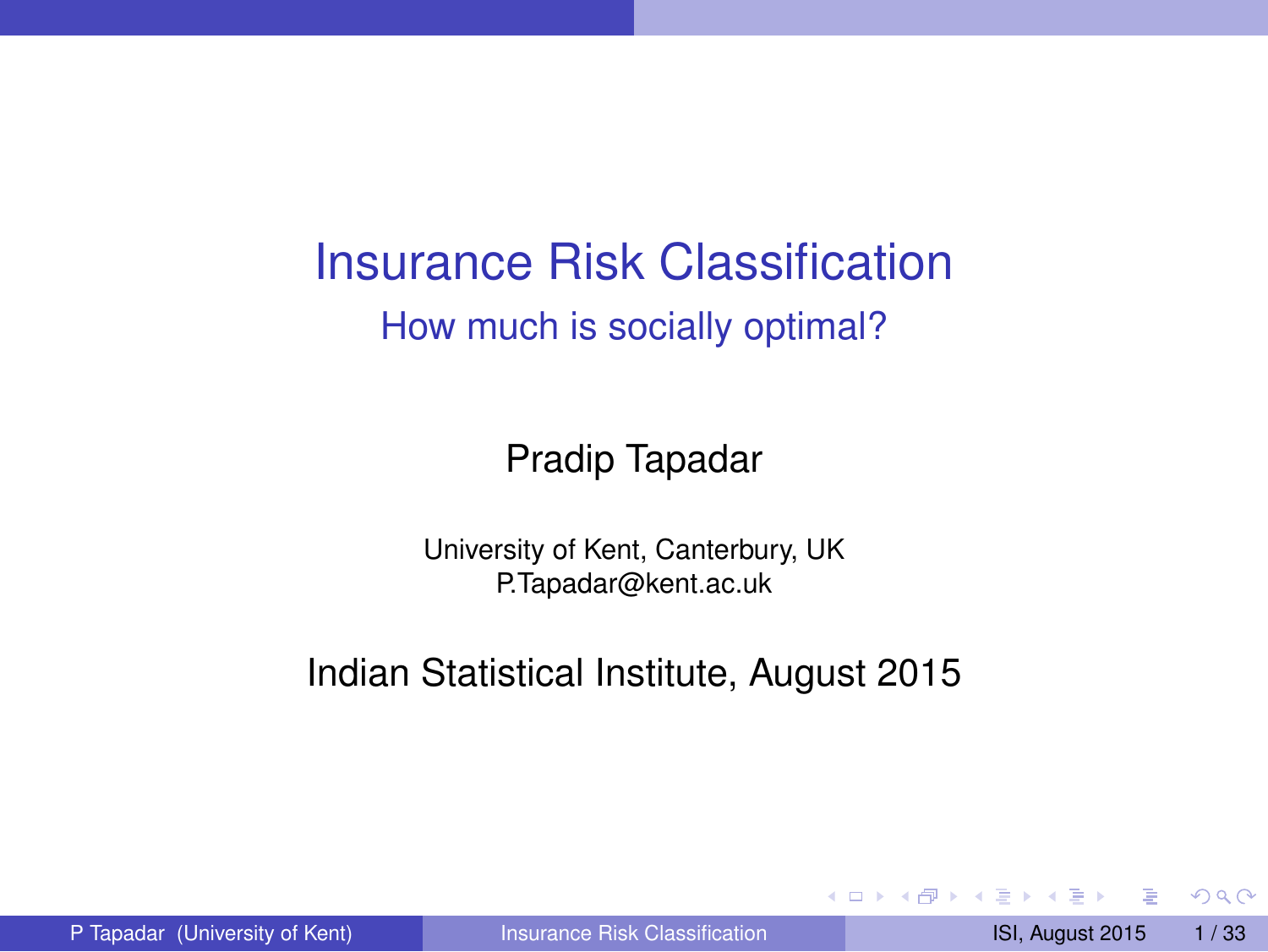# **Contents**



- [Why do people buy insurance?](#page-6-0)
- [What drives demand for insurance?](#page-12-0)
- [How much of population losses is compensated by insurance?](#page-18-0)
- [Which regime is most beneficial to society?](#page-28-0)
- **[Conclusions](#page-30-0)**

<span id="page-2-0"></span> $\Omega$ 

The South The

 $-1$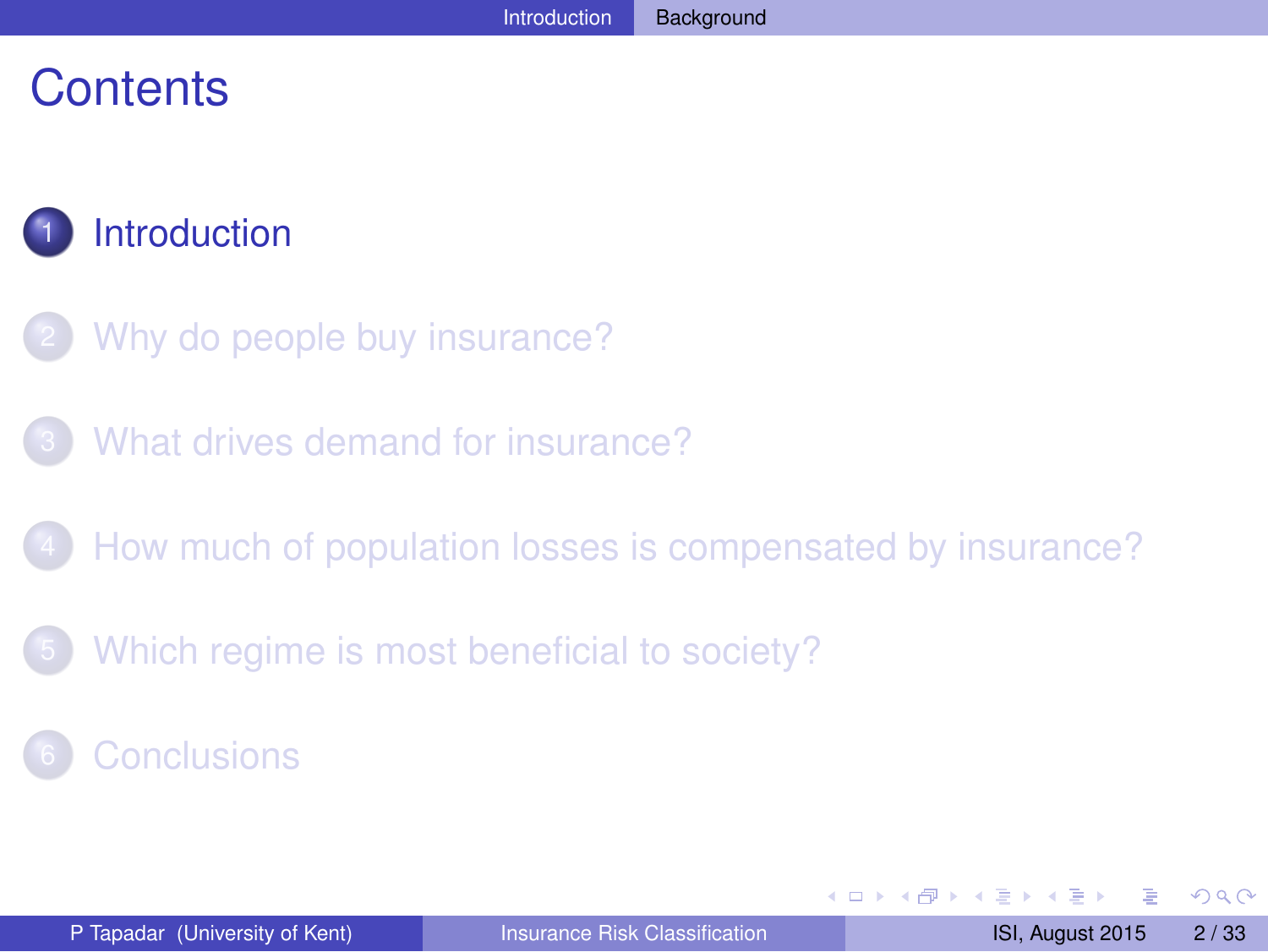# Insurance Risk Classification

#### Insurance – Pooling of risk

- Everybody is exposed to **risks**, but only a few suffer a **loss**.
- **Insurers** compensate **insureds** if a particular loss occurs.
- **•** Insurers charge a **premium** for their services.
- Why is insurance possible at an affordable premium? **Pooling**.

#### Insurance risk classification

- Homogeneous risk: Charge the same premium for all.
- Heterogeneous risk: Contentious issue of **adverse selection**.

<span id="page-3-0"></span> $\Omega$ 

The South The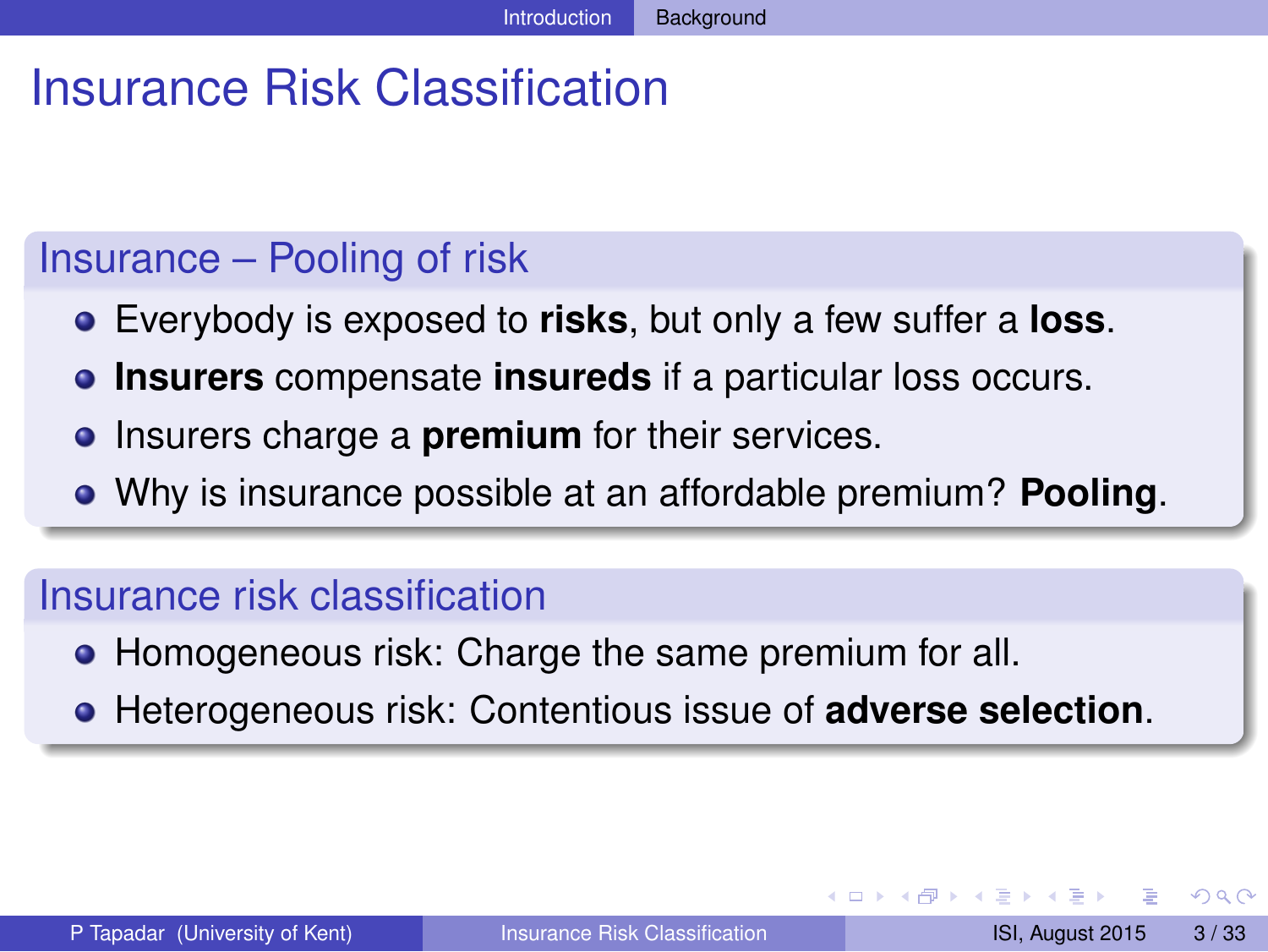# Adverse Selection

### What is adverse selection?

No commonly accepted standard definition of *adverse selection*.

# Definition (Actuarial perspective)

Insurer faces **loss** due to risk not factored in at the time of sale due to **asymmetric information** between the insurer and the insured.

## Definition (Economic perspective)

An individual's **demand for insurance** (the propensity to buy insurance and the quantity purchased) is **positively correlated** with the individual's **risk of loss** (higher risks buy more insurance).

#### Question:

#### Why is this a **bad outcome** and **for whom**?

<span id="page-4-0"></span>P Tapadar (University of Kent) [Insurance Risk Classification](#page-0-0) ISI, August 2015 4/33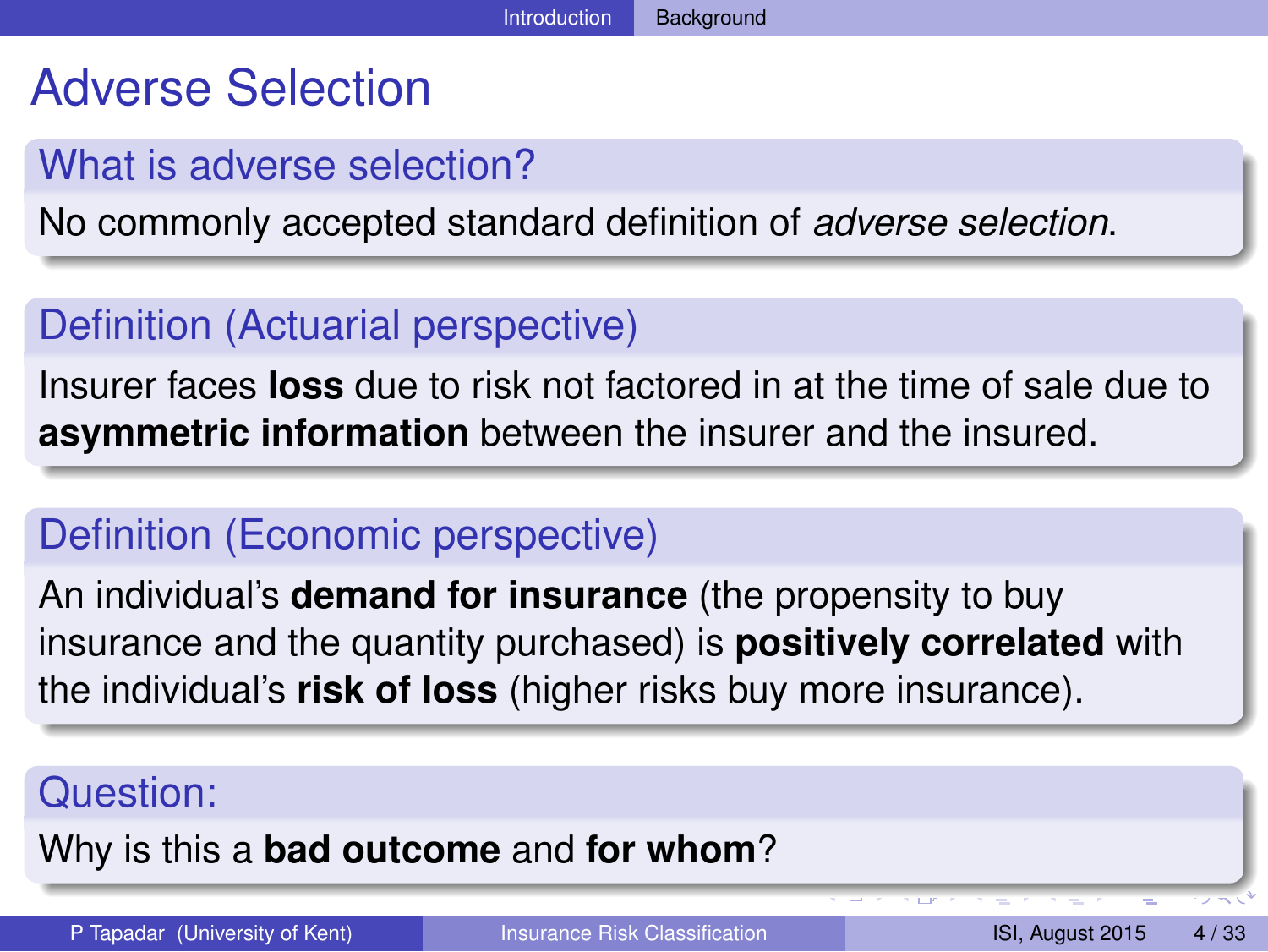# Theory and Practice

# Traditional theory:

#### If insurers cannot charge **risk-differentiated** premiums, then:

- **•** higher risks buy more insurance, lower risks buy less insurance,
- **•** raising the **pooled** price of insurance,
- lowering the demand for insurance,

usually portrayed as a bad outcome, both for **insurers** and for **society**.

#### In practice:

Policymakers often see merit in restricting insurance risk classification

- EU ban on using gender in insurance underwriting.
- Moratoria on the use of genetic test results in underwriting.

#### Question:

How can we reconcile theory with practice?

<span id="page-5-0"></span>P Tapadar (University of Kent) **[Insurance Risk Classification](#page-0-0)** ISI, August 2015 5/33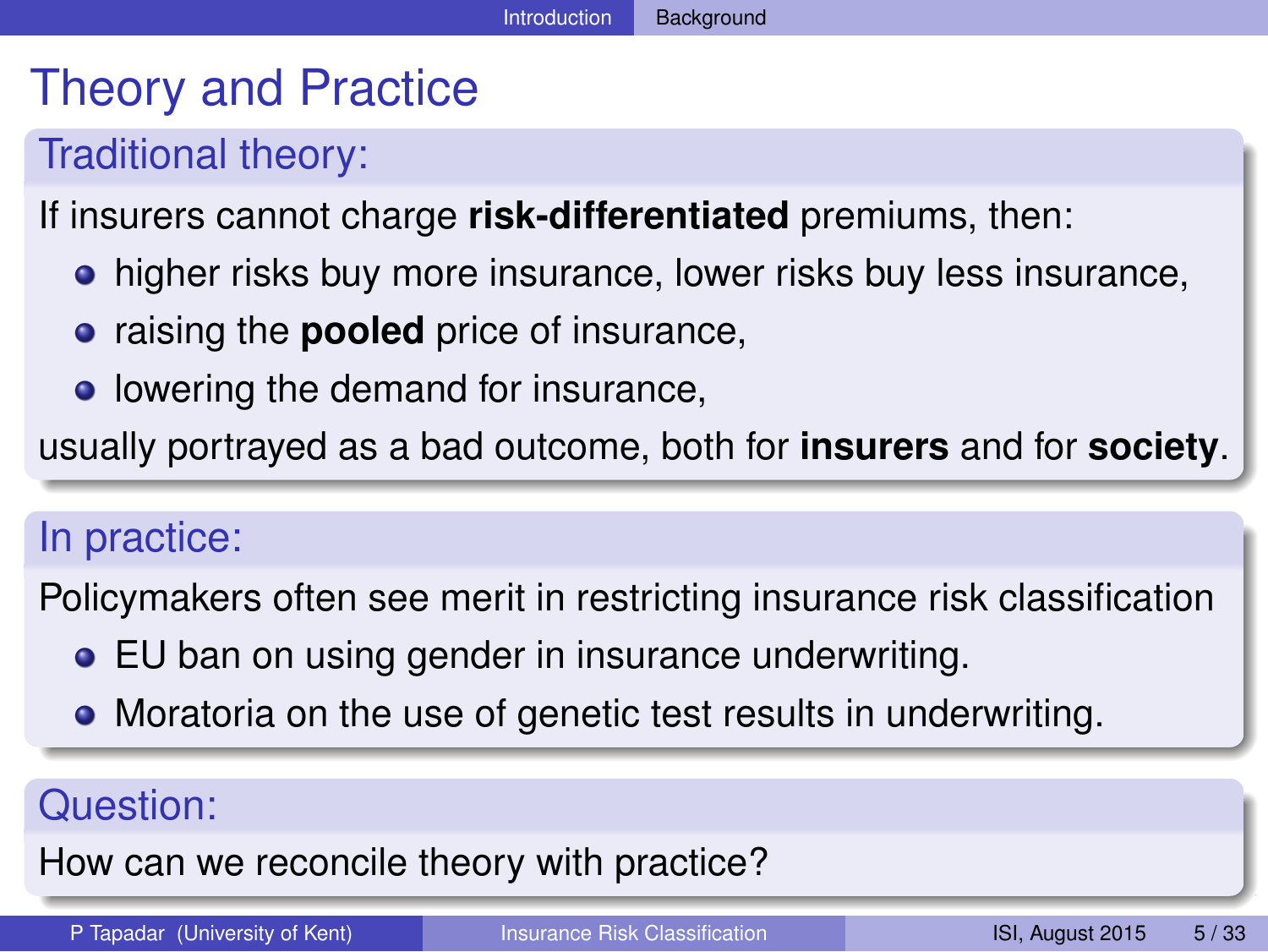# Agenda

#### We ask:

- **Why** do people buy insurance?
- **What** drives demand for insurance?
- **How much** of population losses is compensated by insurance (with and without risk classification)?
- **Which** regime is most beneficial to society?

# We find:

**Social welfare** is maximised by maximising **loss coverage**.

# Definition (Loss coverage)

**Expected population losses compensated by insurance.**

<span id="page-6-0"></span> $\Omega$ 

医下す 医下

4 **D + 4 fl + 4**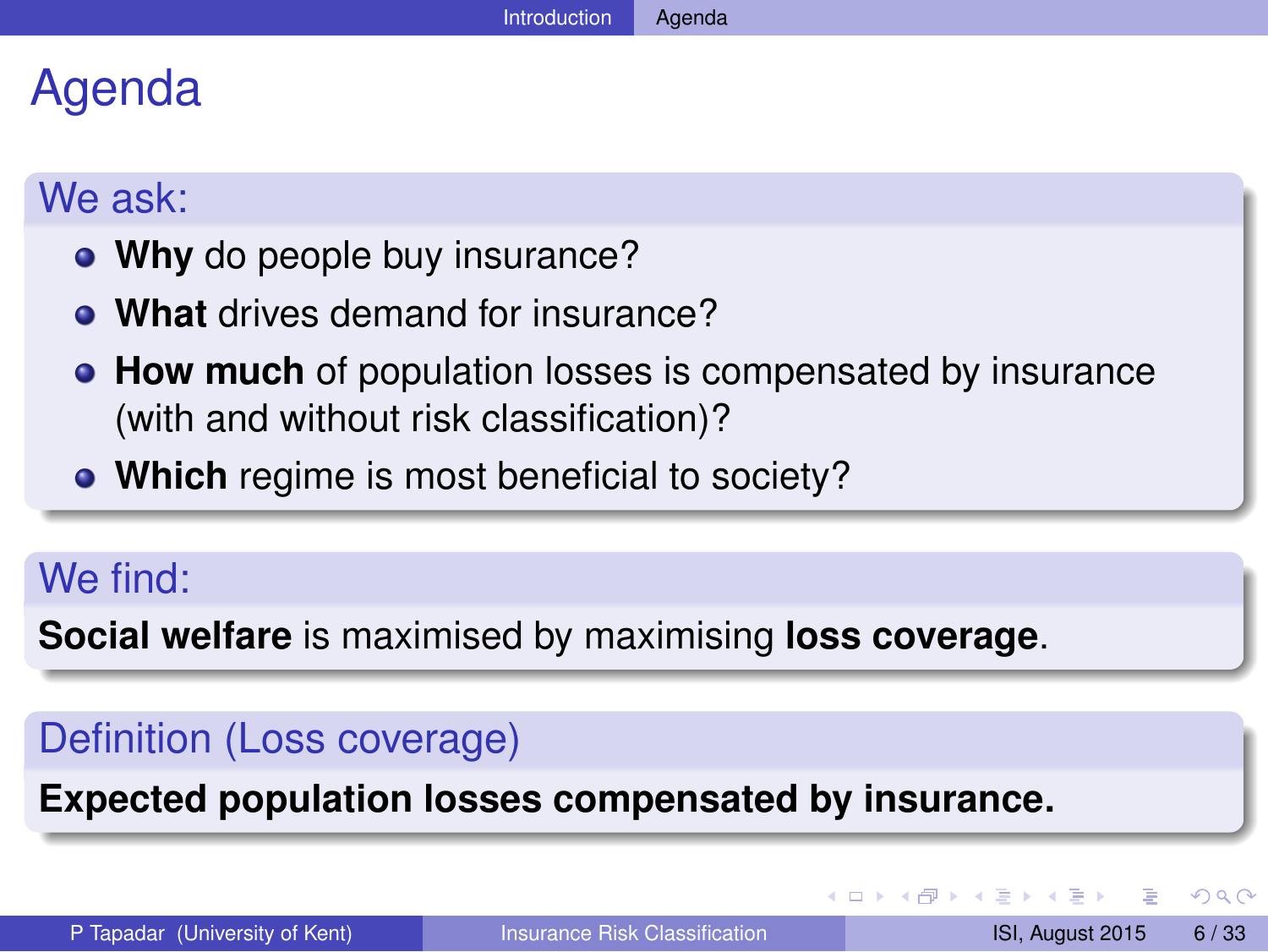# **Contents**

# **[Introduction](#page-1-0)**

- [Why do people buy insurance?](#page-6-0)
- [What drives demand for insurance?](#page-12-0)
- [How much of population losses is compensated by insurance?](#page-18-0)
- [Which regime is most beneficial to society?](#page-28-0)

#### **[Conclusions](#page-30-0)**

<span id="page-7-0"></span> $\Omega$ 

The Sea 14 E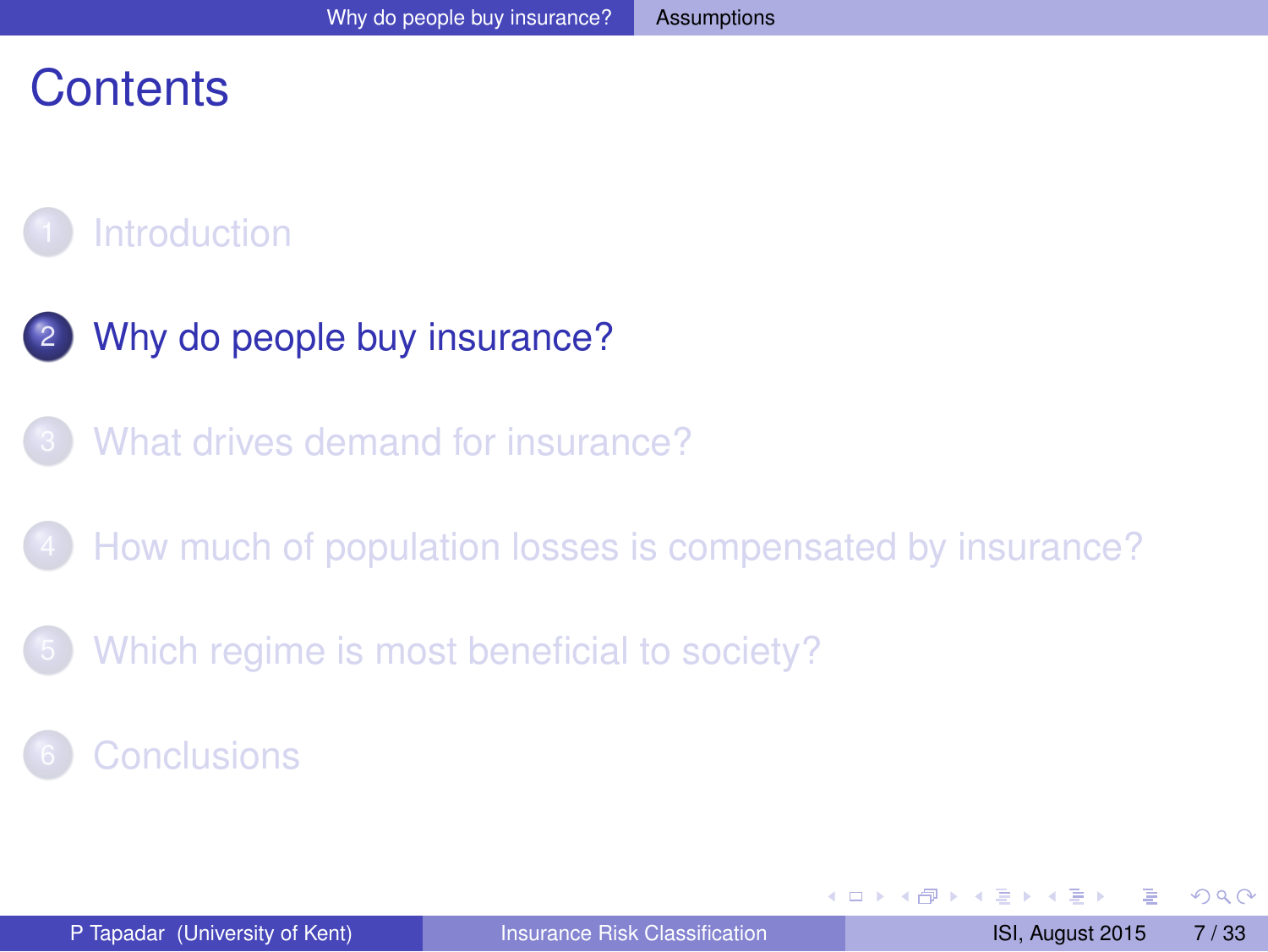# Why do people buy insurance?

# **Assumptions**

Consider an individual with

- an initial wealth *W*,
- exposed to the risk of loss *L*,
- with probability  $\mu$ ,
- utility of wealth  $U(w)$ , with  $U'(w) > 0$  and  $U''(w) < 0$ ,
- an opportunity to insure at premium rate  $\pi$ .

<span id="page-8-0"></span> $\Omega$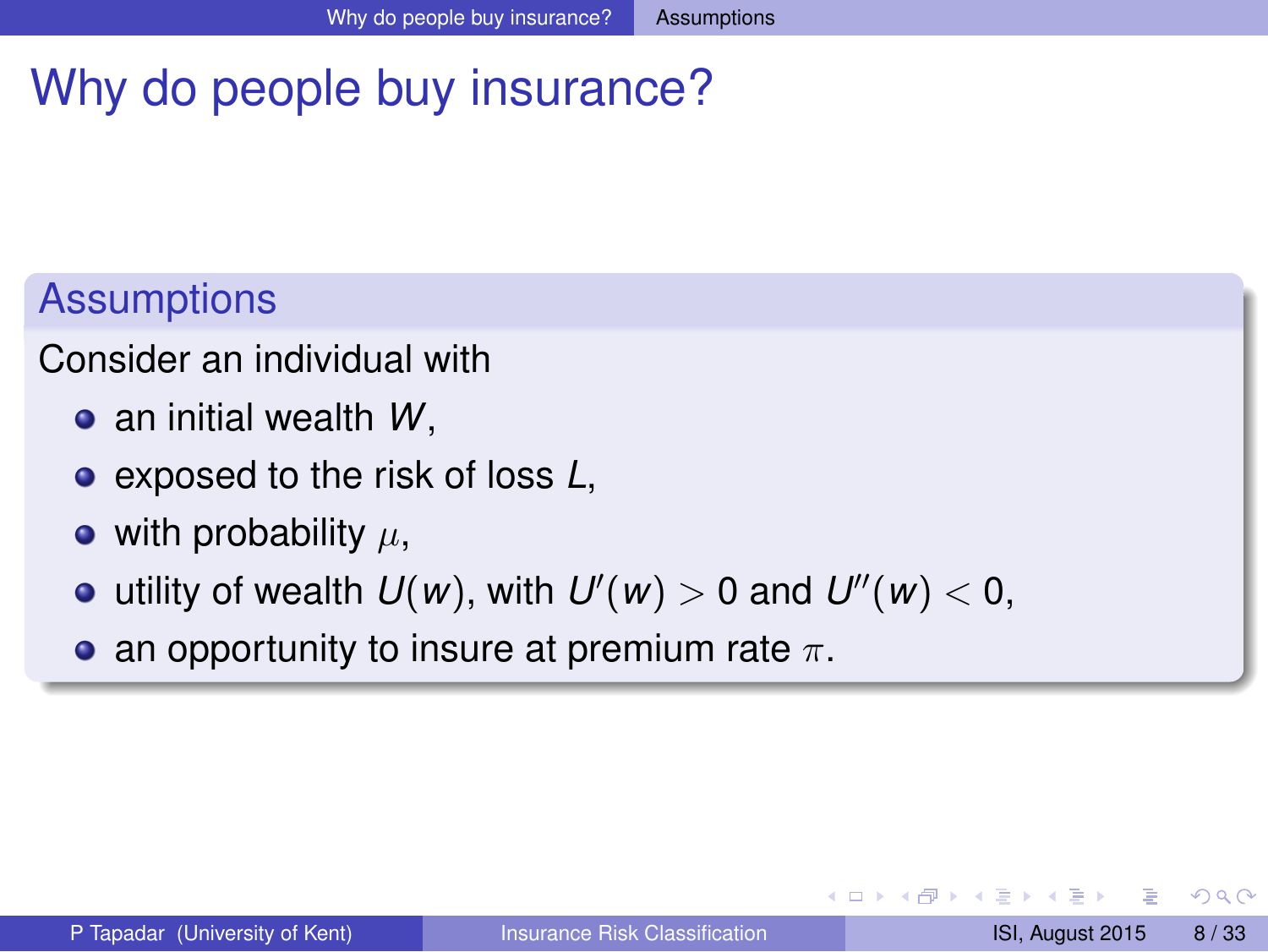# Utility of wealth



重

<span id="page-9-0"></span> $299$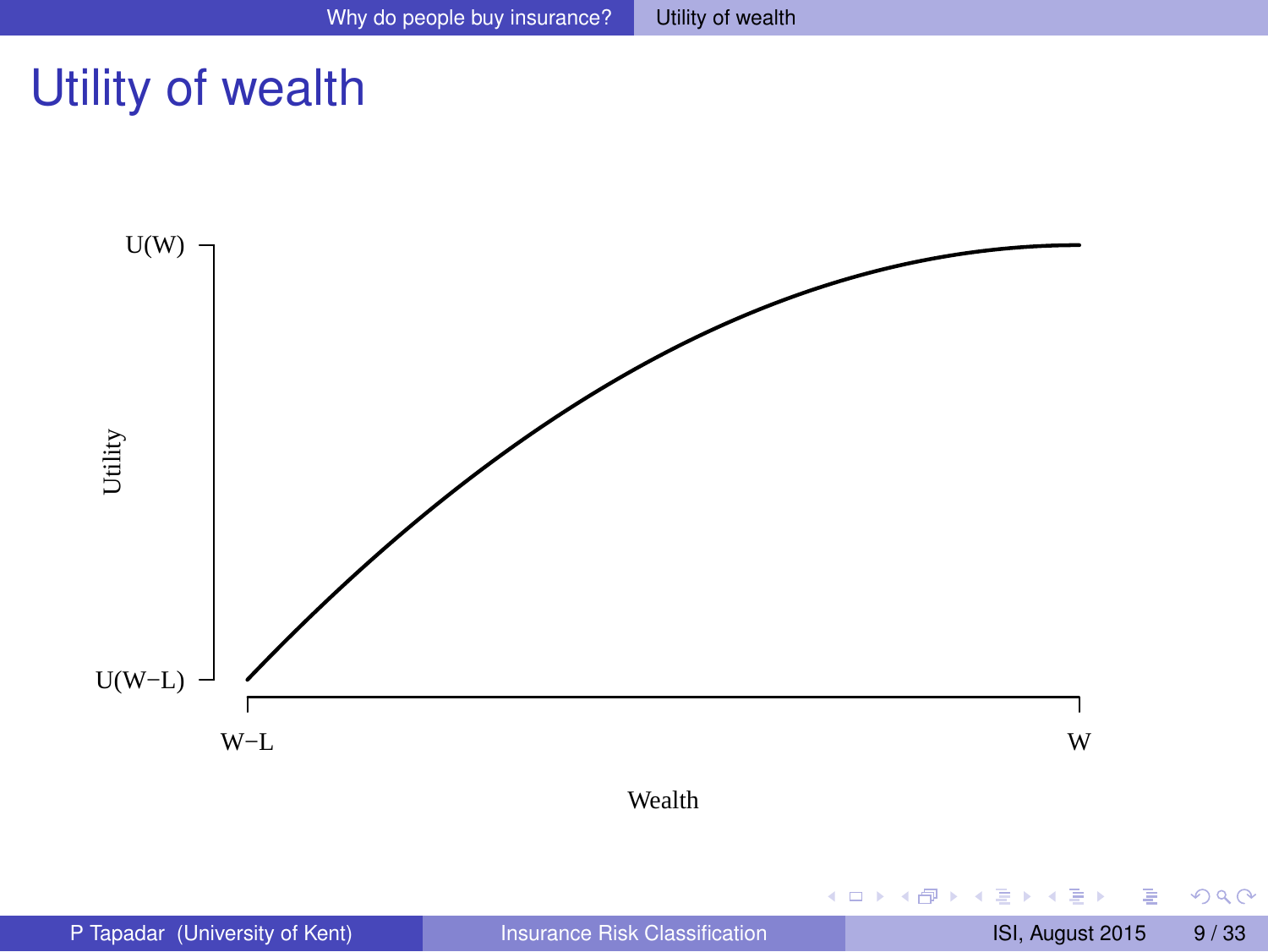# Expected utility: Without insurance



4 0 8

 $\leftarrow$   $\leftarrow$   $\leftarrow$ 

Þ

<span id="page-10-0"></span> $299$ 

**Bark B**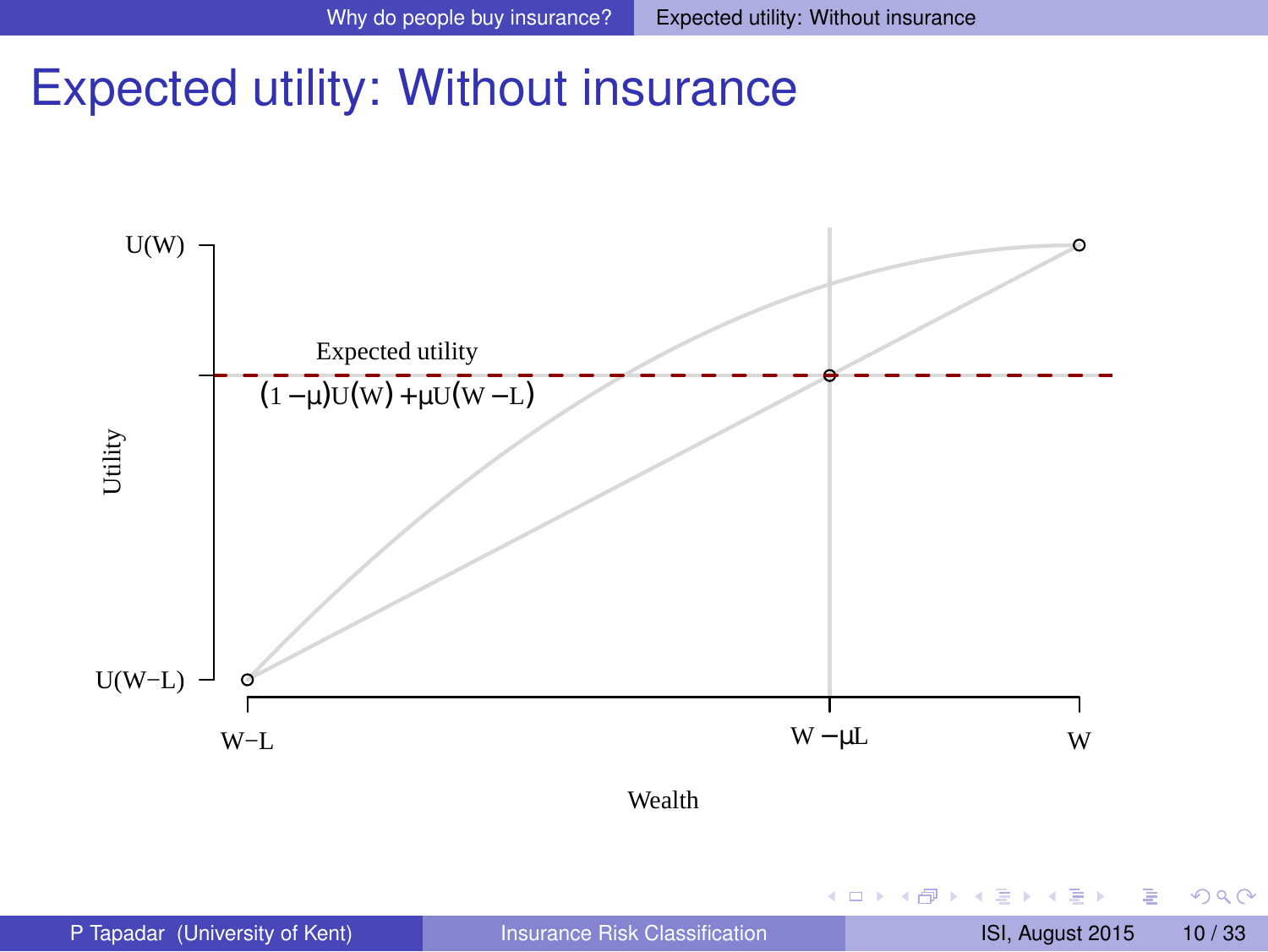# Expected utility: Insured at fair actuarial premium



Wealth

4 0 8

All is

E K  $\mathcal{A}$  э

<span id="page-11-0"></span> $299$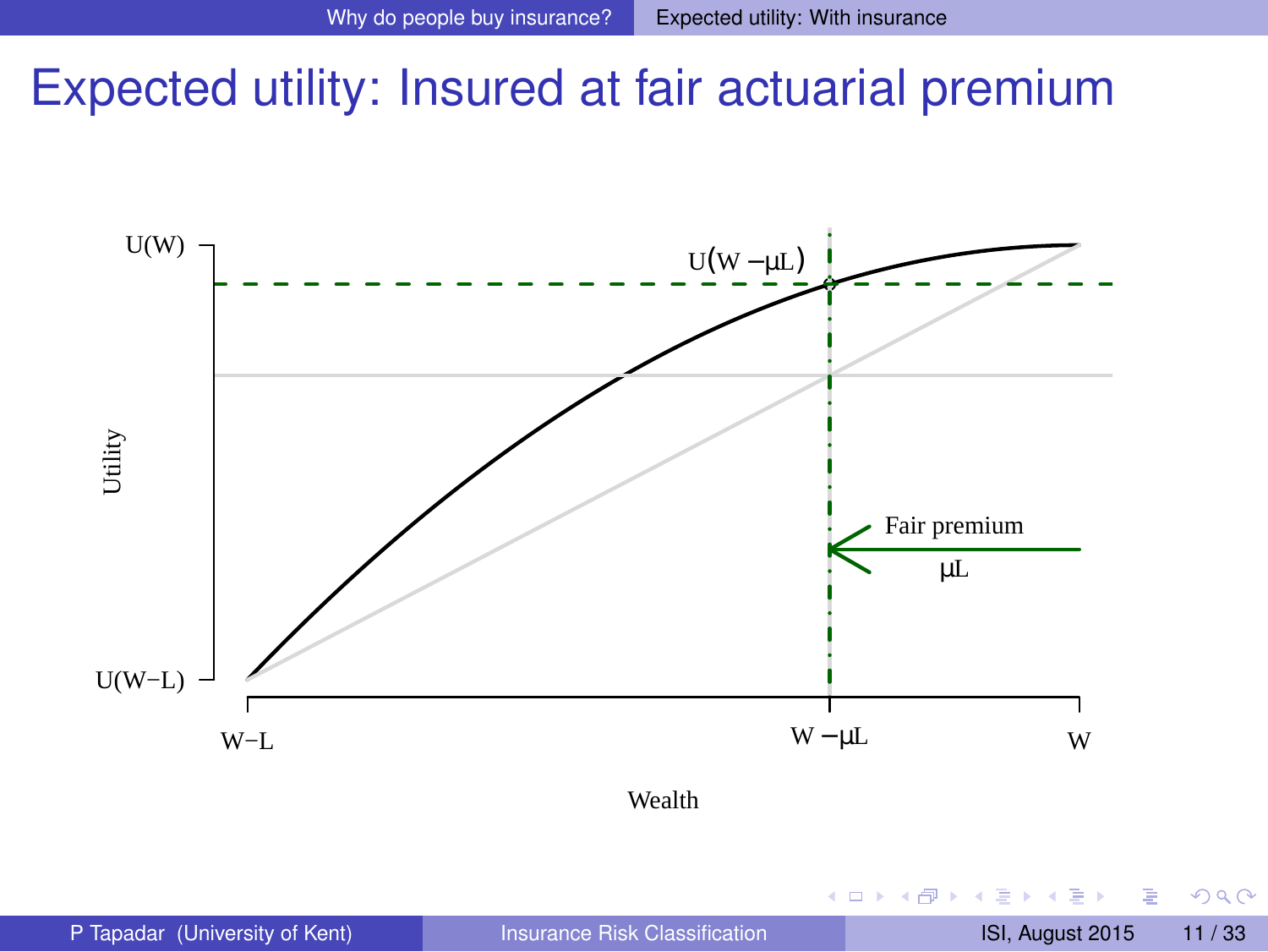# Maximum premium tolerated: π*<sup>c</sup>*



Þ

<span id="page-12-0"></span> $299$ 

 $\mathbf{A} \equiv \mathbf{A} \times \mathbf{A} \equiv \mathbf{A}$ 

**4 ロト 4 何 ト**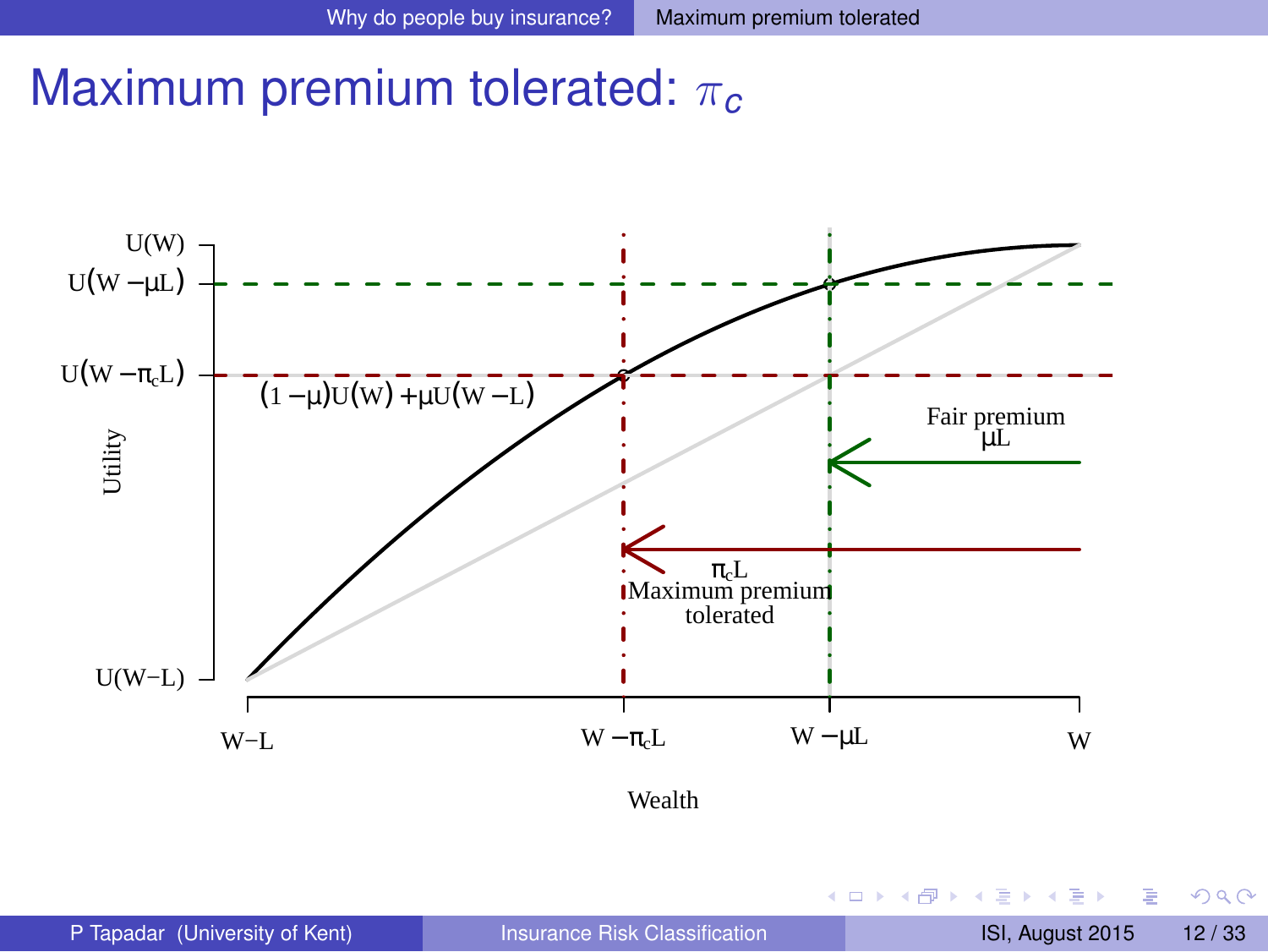# **Contents**



- [Why do people buy insurance?](#page-6-0)
- [What drives demand for insurance?](#page-12-0)
- [How much of population losses is compensated by insurance?](#page-18-0)
- [Which regime is most beneficial to society?](#page-28-0)
- **[Conclusions](#page-30-0)**

4 0 8

 $\overline{AB}$ 

<span id="page-13-0"></span> $\Omega$ 

不同 医不同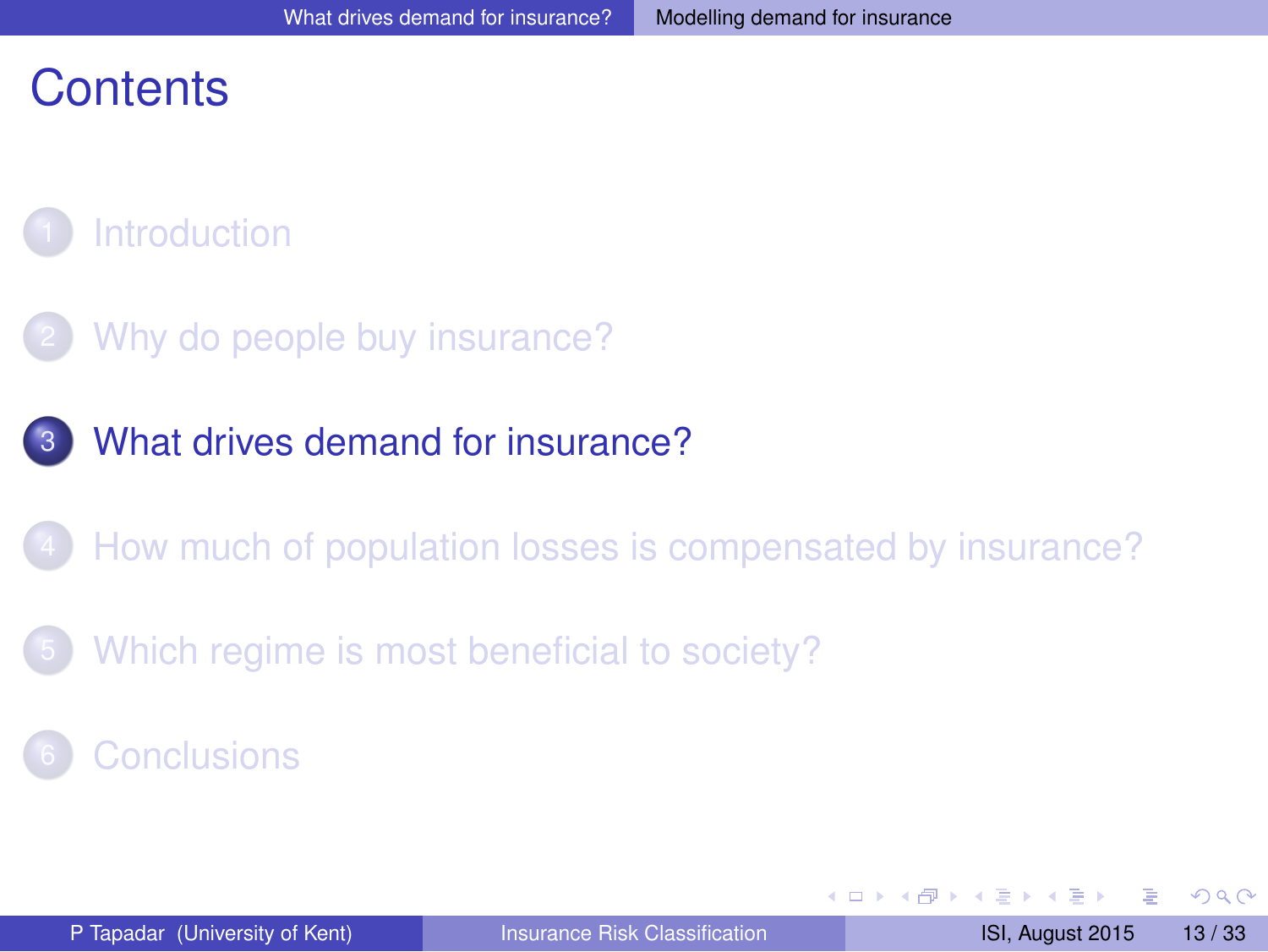# Modelling demand for insurance

# Simplest model:

- Based on the given set-up:
	- All will buy insurance if  $\pi < \pi_c$ ;
	- None will buy insurance if  $\pi > \pi_c$ .

**Reality:** Not all will buy insurance even at fair premium. **Why?**

# Heterogeneity:

- Individuals are homogeneous in terms of underlying risk.
- Individuals can be heterogeneous in terms of **attitude to risk**.

# Utility as a Random Variable

[*U*(*w*)](*v*) is utility of wealth *w* for an individual *v* chosen at random.

- $\bullet$   $[U(w)](v)$ : (non-random) utility function of wealth for individual *v*.
- $\bullet$   $U(w)$  $U(w)$  $U(w)$  is a random variable for a specific [wea](#page-12-0)[lth](#page-14-0) *w*[.](#page-14-0)

P Tapadar (University of Kent) [Insurance Risk Classification](#page-0-0) ISI, August 2015 14/33

<span id="page-14-0"></span>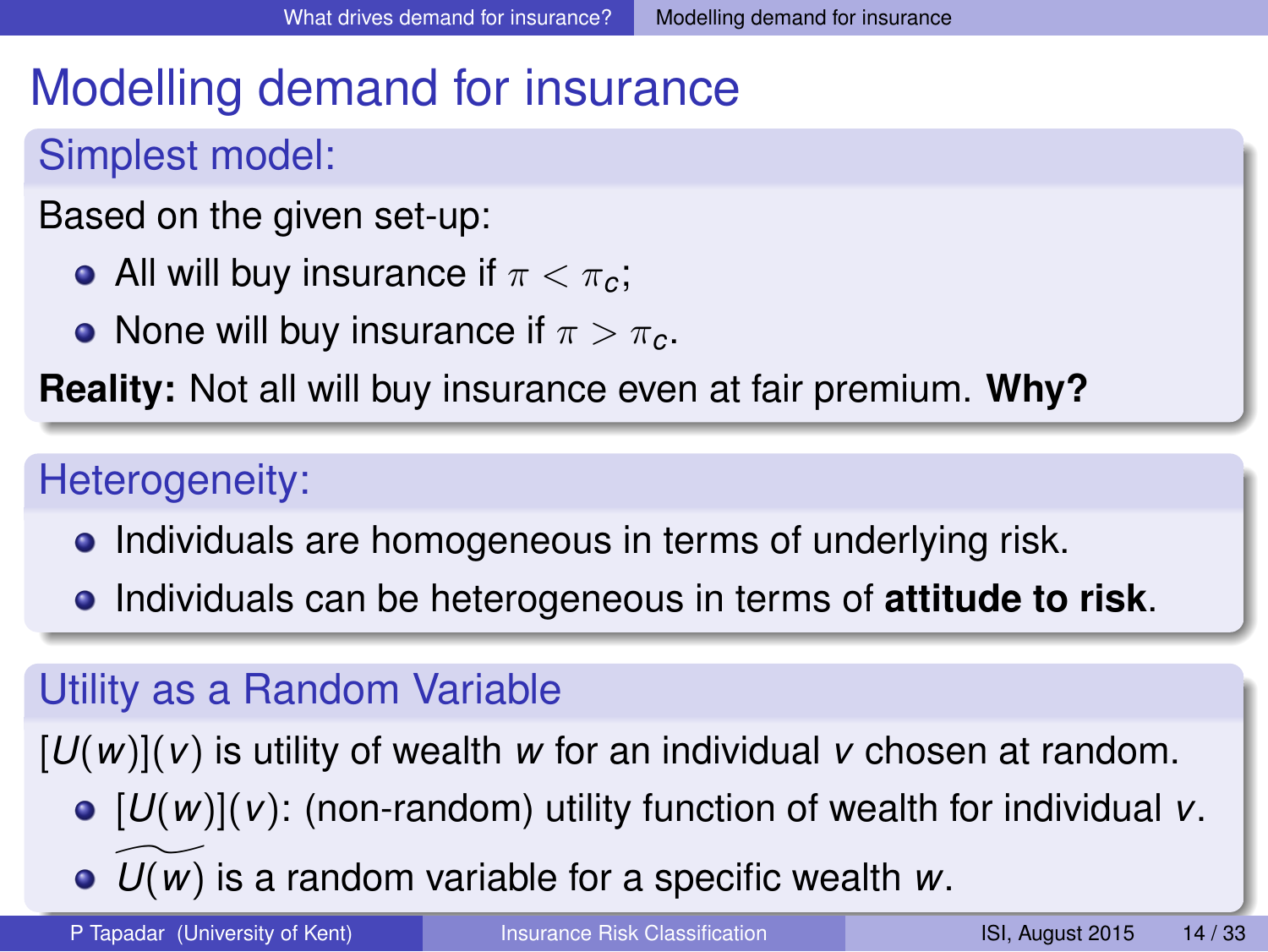# Demand is a survival function

# Condition for buying insurance:

Given premium π, individual *v* chosen at random will buy insurance if:

$$
[U(W-\pi L)](v)>(1-\mu)\times [U(W)](v)+\mu\times [U(W-L)](v).
$$

With insurance

Without insurance

#### Standardisation

Suppose all individuals within the risk-group are standardised so that:

<span id="page-15-0"></span> $[U(W)](v) = 1,$  $[U(W - L)](v) = 0.$ 

#### Demand as a survival function:

Given premium  $\pi$ , insurance demand,  $d(\pi)$ , is the survival function:

$$
d(\pi) = \mathrm{Prob}[U(\widetilde{W-\pi L}) > (1-\mu)U(W) + \mu U(W-L)].
$$

P Tapadar (University of Kent) [Insurance Risk Classification](#page-0-0) ISI, August 2015 15/33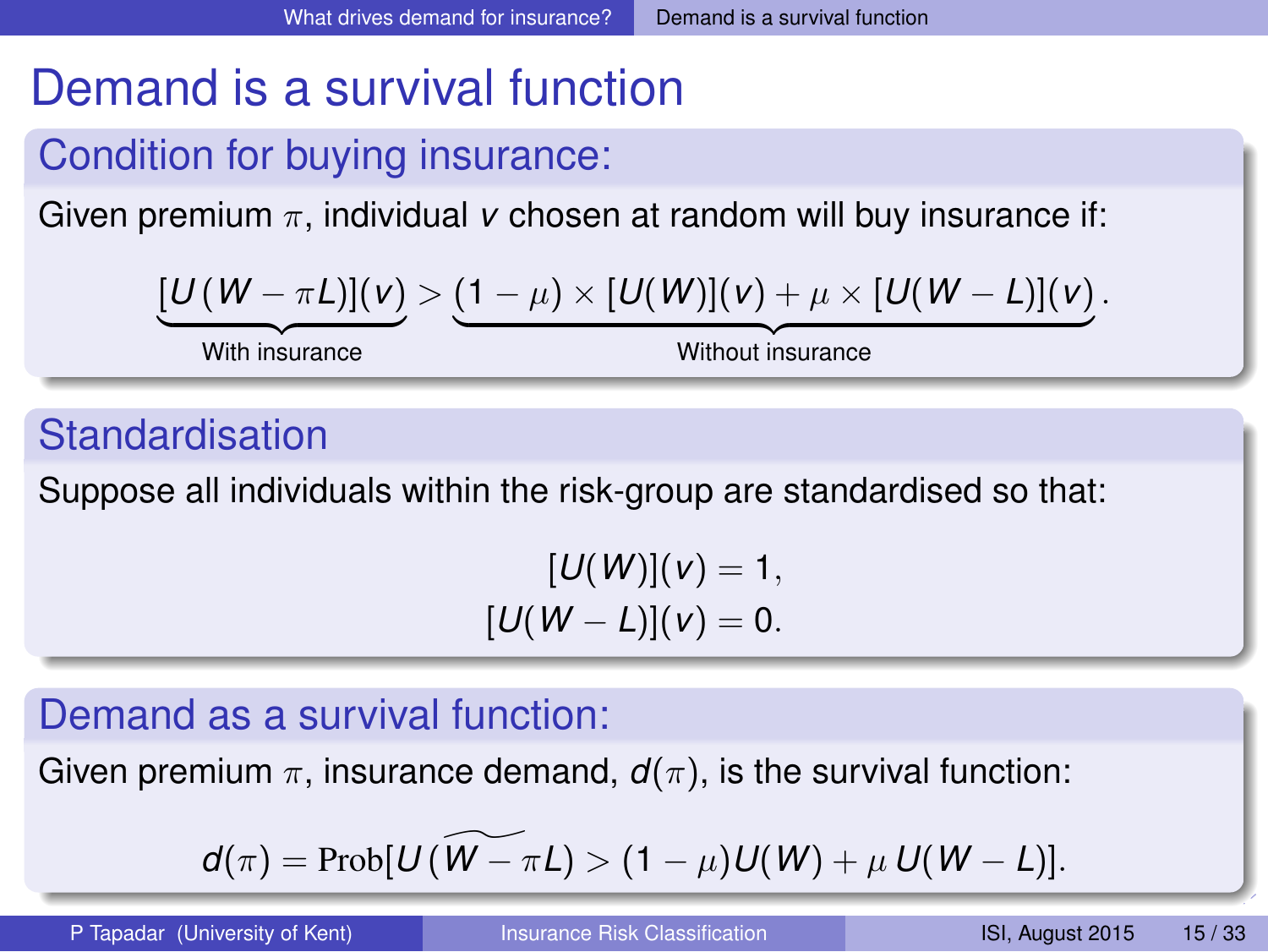# Demand is a survival function



 $(1 - 1)$ 

<span id="page-16-0"></span> $299$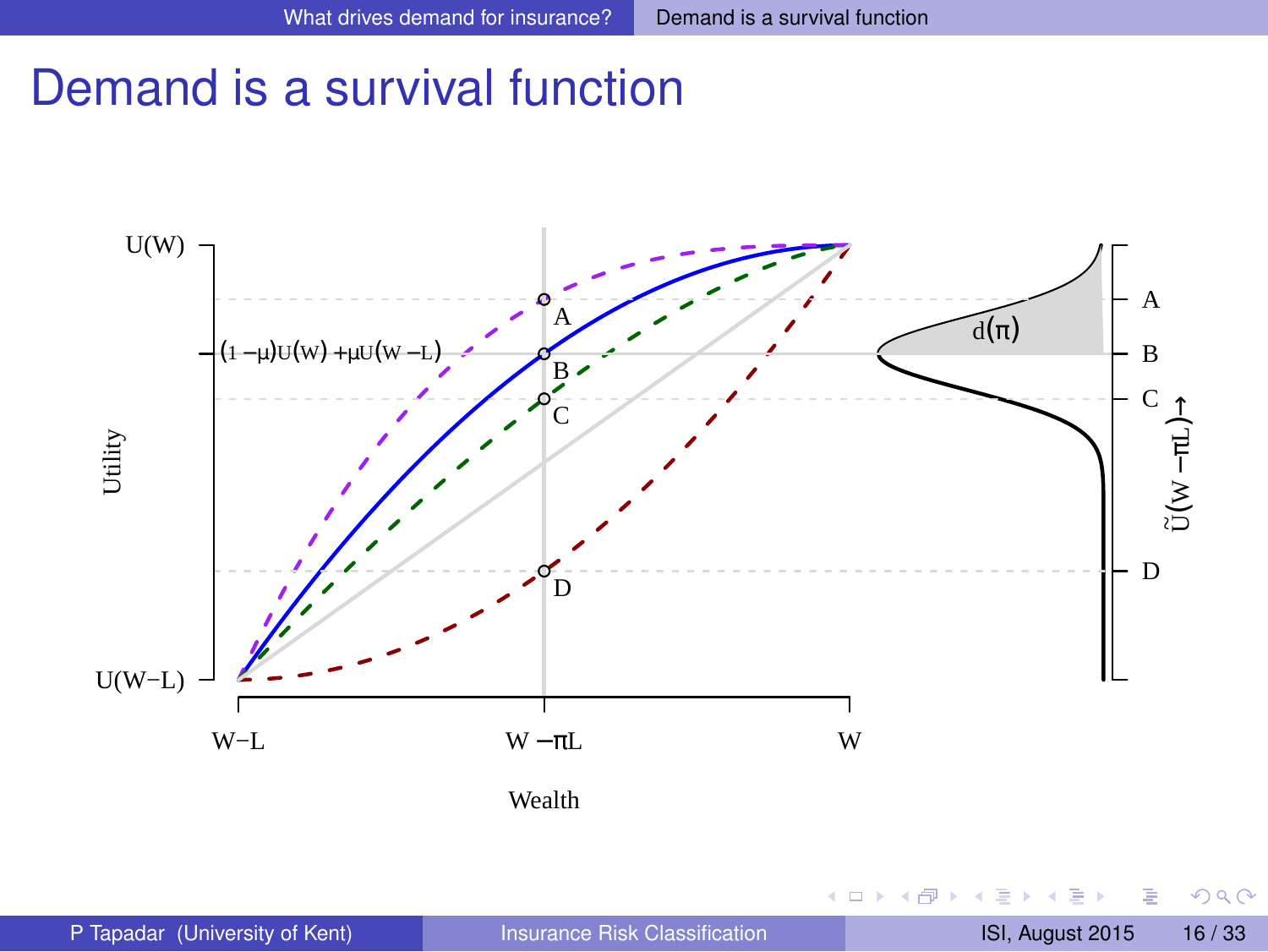# Illustrative example:  $W = L = 1$

Power utility function:

<span id="page-17-0"></span>
$$
\widetilde{U(w)}=w^{\widetilde{\gamma}}.
$$

Heterogeneity in risk preferences: Distribution of  $\widetilde{\gamma}$ :

$$
Prob[\widetilde{\gamma} \leq x] = \begin{cases} 0 & \text{if } x < 0 \\ k x^{\lambda} & \text{if } 0 \leq x \leq (1/k)^{1/\lambda}, \ k > 0, \lambda > 0, \\ 1 & \text{if } x > (1/k)^{1/\lambda}. \end{cases}
$$

Demand for insurance:

$$
d(\pi) = \text{Prob}[U(\widetilde{W-\pi L}) > (1-\mu)U(W) + \mu U(W-L)],
$$
  
\n
$$
d(\pi) \approx \text{Prob}[\widetilde{\gamma} < \frac{\mu}{\pi}] = k\left(\frac{\mu}{\pi}\right)^{\lambda}.
$$
  
\n
$$
d(\pi) \propto \pi^{-\lambda}.
$$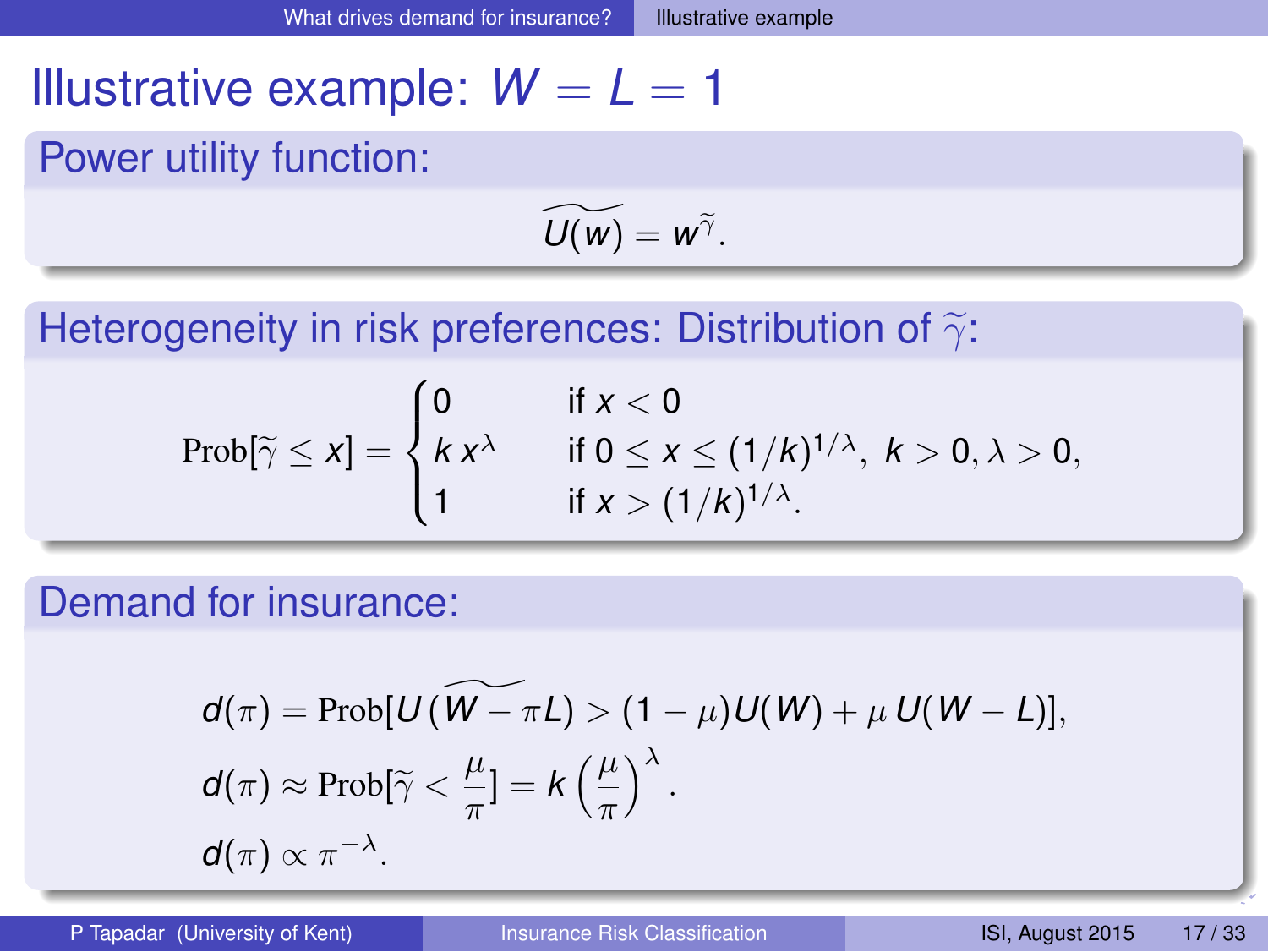# Illustrative example:  $W = L = 1$

Demand elasticity (Iso-elastic demand):

<span id="page-18-0"></span>
$$
\mathbf{d}(\pi) \propto \pi^{-\lambda} \Rightarrow \epsilon(\pi) = \left| \frac{\frac{\partial \mathbf{d}(\pi)}{\mathbf{d}(\pi)}}{\frac{\partial \pi}{\pi}} \right| = \lambda.
$$

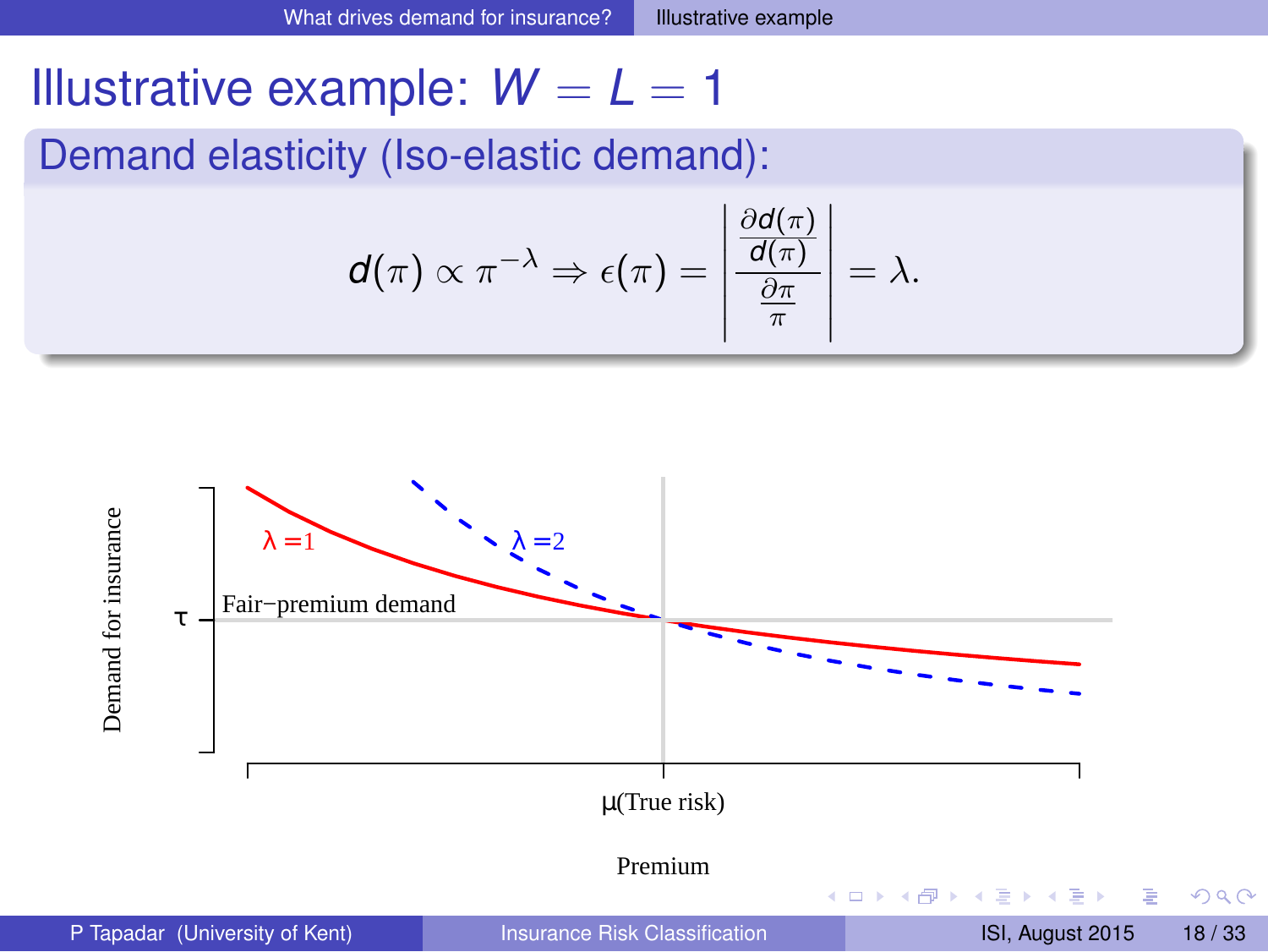# **Contents**

# **[Introduction](#page-1-0)**

- [Why do people buy insurance?](#page-6-0)
- [What drives demand for insurance?](#page-12-0)
- [How much of population losses is compensated by insurance?](#page-18-0)
- [Which regime is most beneficial to society?](#page-28-0)

#### **[Conclusions](#page-30-0)**

<span id="page-19-0"></span> $\Omega$ 

不同 医不同

And in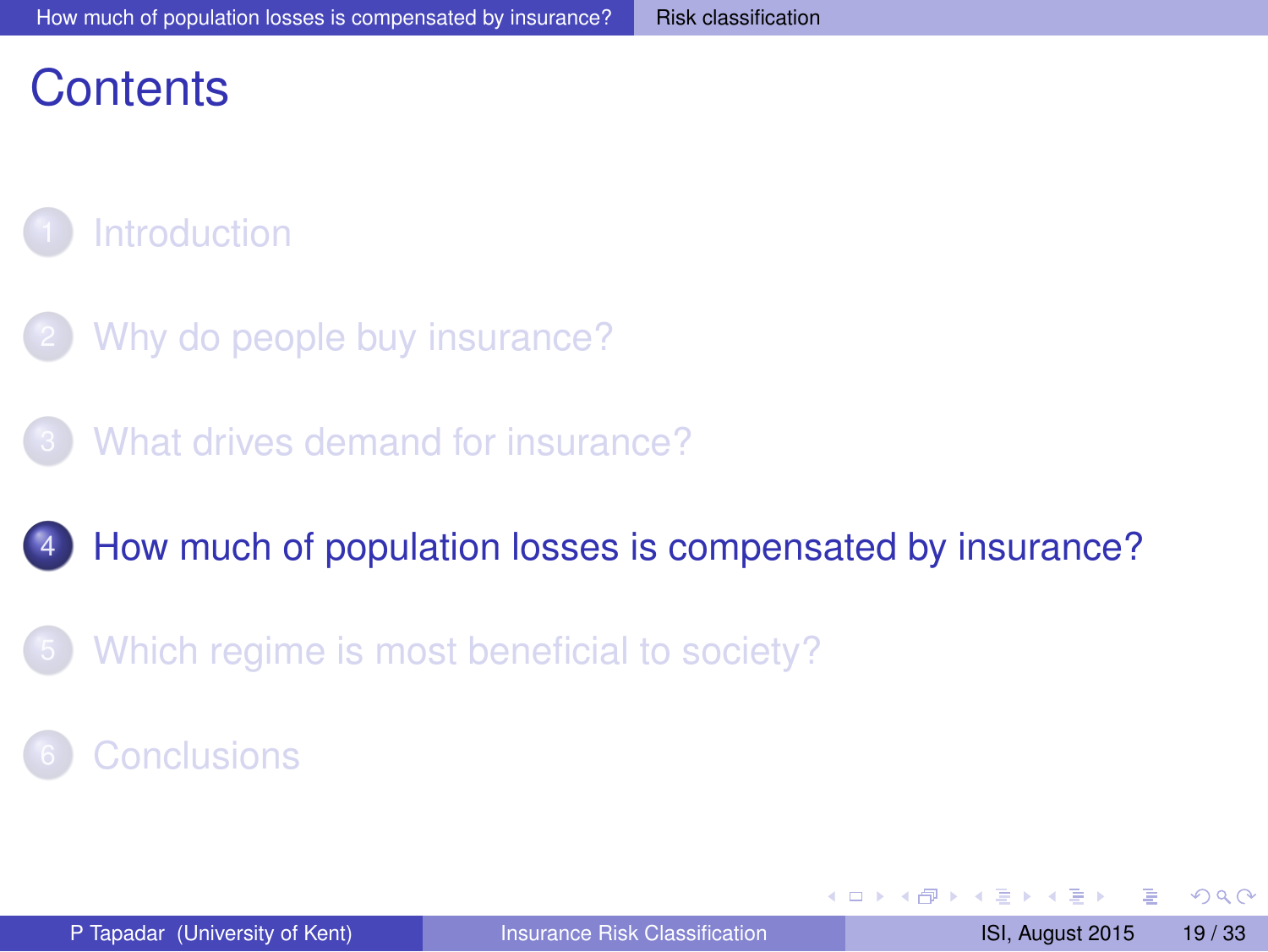# Risk classification

Consider a population of individuals with the same:

- $\bullet$  initial wealth  $W = 1$ :
- $\bullet$  potential loss  $L = 1$ ;
- form of iso-elastic demand function  $\bm{d}(\pi) \propto \pi^{-\lambda}$ ; and
- demand elasticity  $\lambda$ .

Suppose the population can be divided into 2 risk-groups, with:

- risk of losses:  $\mu_1 < \mu_2$ ;
- population proportions:  $p_1$  and  $p_2$ ;
- **•** fair premium demand:  $d_1(\mu_1) = \tau_1$  and  $d_2(\mu_2) = \tau_2$ , i.e.

$$
d_i(\pi)=\tau_i\left(\frac{\pi}{\mu_i}\right)^{-\lambda}, \quad i=1,2.
$$

в

<span id="page-20-0"></span> $\Omega$ 

イロメ イ押 トイラメイラメー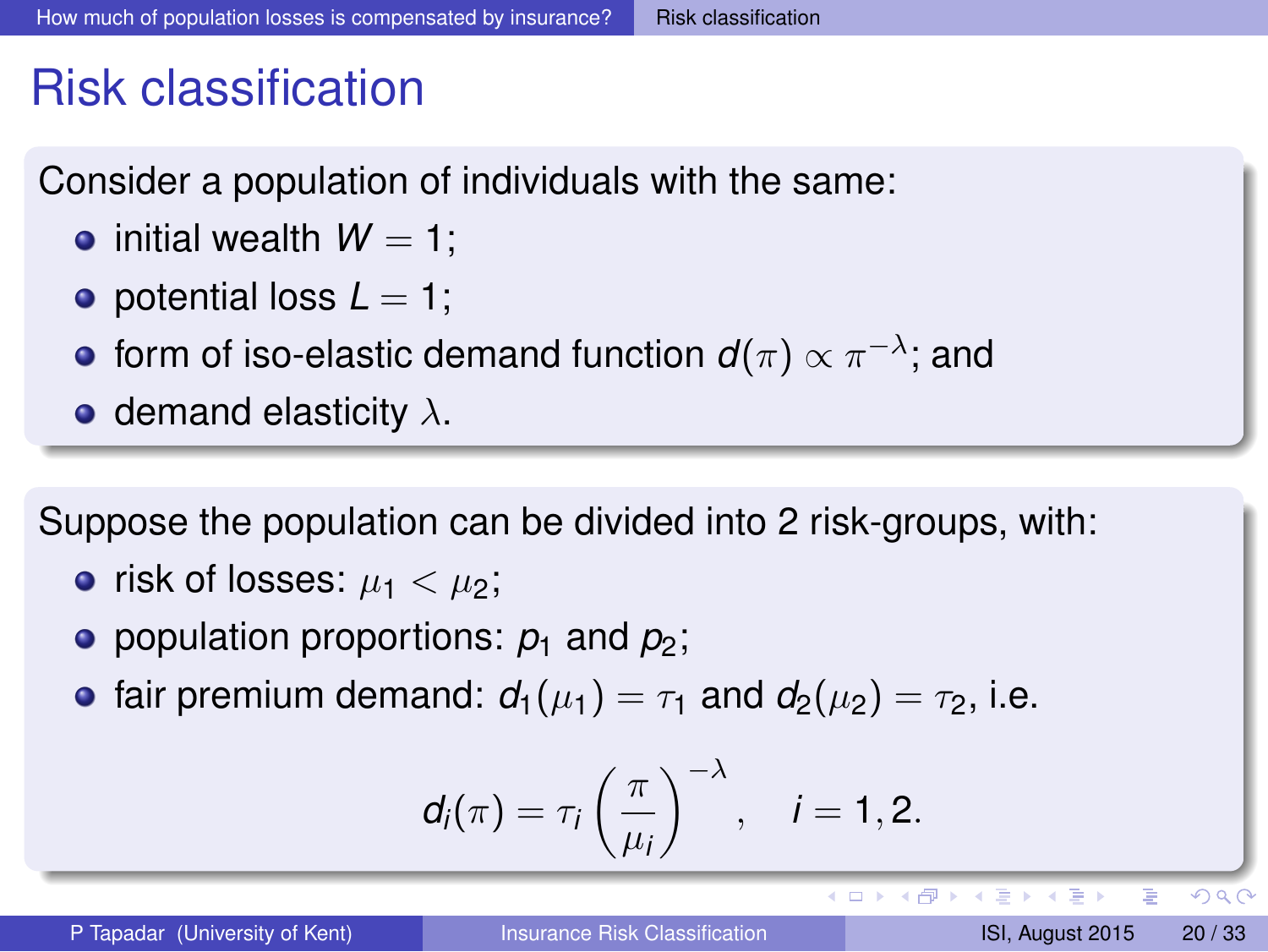# Risk-differentiated premium

#### Equilibrium:

If risk-differentiated premiums  $\pi_1$  and  $\pi_2$  are allowed,

- Total premium:  $\sum_i p_i \ d_i(\pi_i) \ \pi_i$ .
- Total claims:  $\sum_{i} p_i \ d_i(\pi_i) \ \mu_i$ .

Equilibrium is achieved when insurers break even, i.e.  $\pi_i = \mu_i.$ 

#### Adverse Selection:

No losses for insurers. No (actuarial/economic) adverse selection.

Loss coverage (Population losses compensated by insurance): Loss coverage =  $\sum_i p_i d_i(\mu_i) \mu_i = \sum_i p_i \tau_i \mu_i$ .

в

<span id="page-21-0"></span> $\Omega$ 

4 ロ ト 4 何 ト 4 ラ ト 4 ラ ト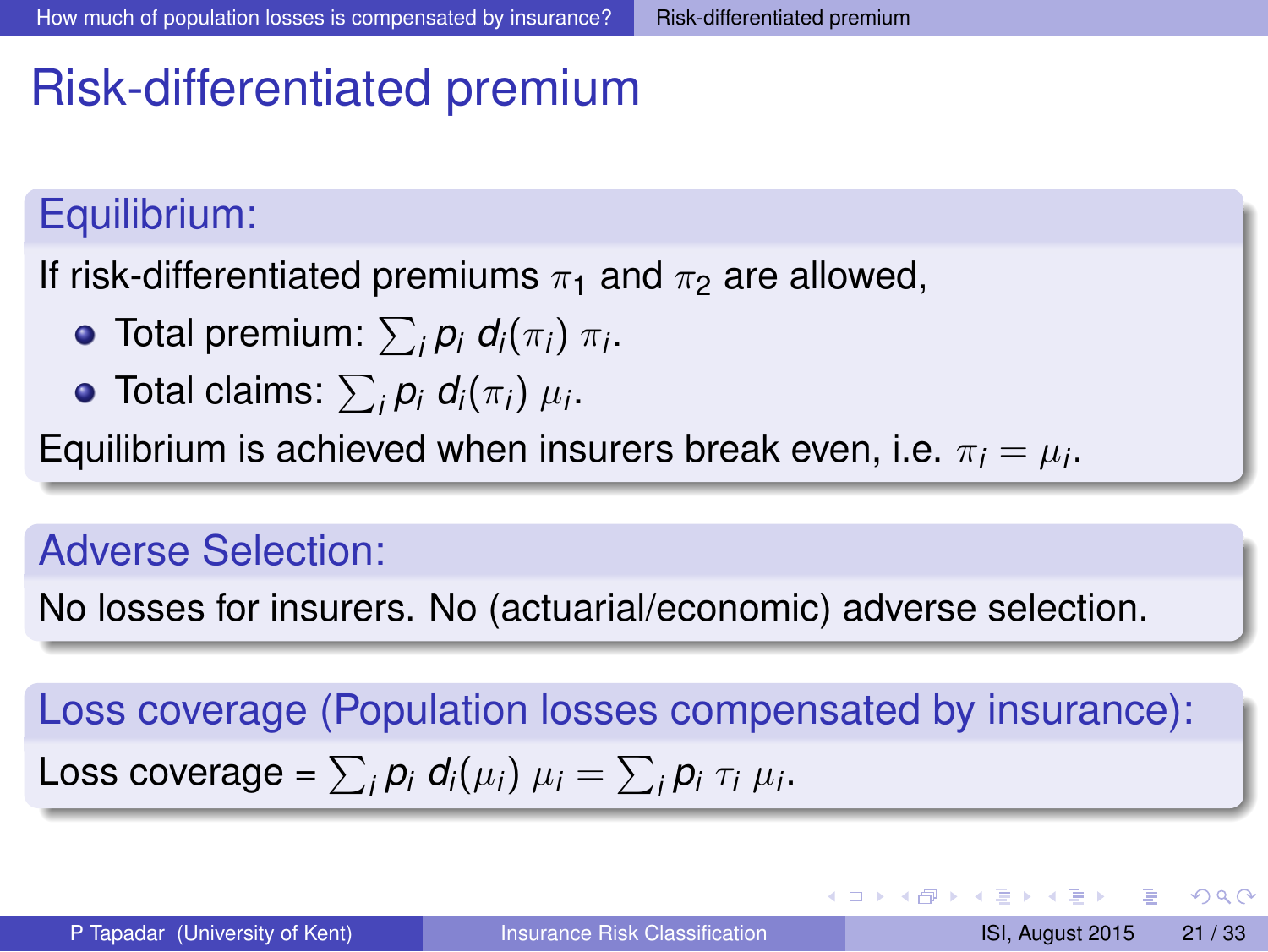# Pooled premium

#### Equilibrium:

If only a pooled premium  $\pi_0$  is allowed,

- **Total premium:**  $\sum_i \rho_i d_i(\pi_0) \pi_0$ .
- Total claims:  $\sum_{i} p_i d_i(\pi_0) \mu_i$ .

Equilibrium is achieved when insurers break even, i.e.

Total premium = Total claims,  
\n
$$
\Rightarrow \sum_{i} p_i d_i(\pi_0) \pi_0 = \sum_{i} p_i d_i(\pi_0) \mu_i,
$$
\n
$$
\Rightarrow \pi_0 = \frac{\alpha_1 \mu_1^{\lambda+1} + \alpha_2 \mu_2^{\lambda+1}}{\alpha_1 \mu_1^{\lambda} + \alpha_2 \mu_2^{\lambda}}, \text{ where } \alpha_i = \frac{\pi_i p_i}{\pi_1 p_1 + \pi_2 p_2}.
$$

<span id="page-22-0"></span> $\Omega$ 

不重 的不重

 $\overline{AB}$ 

4 0 5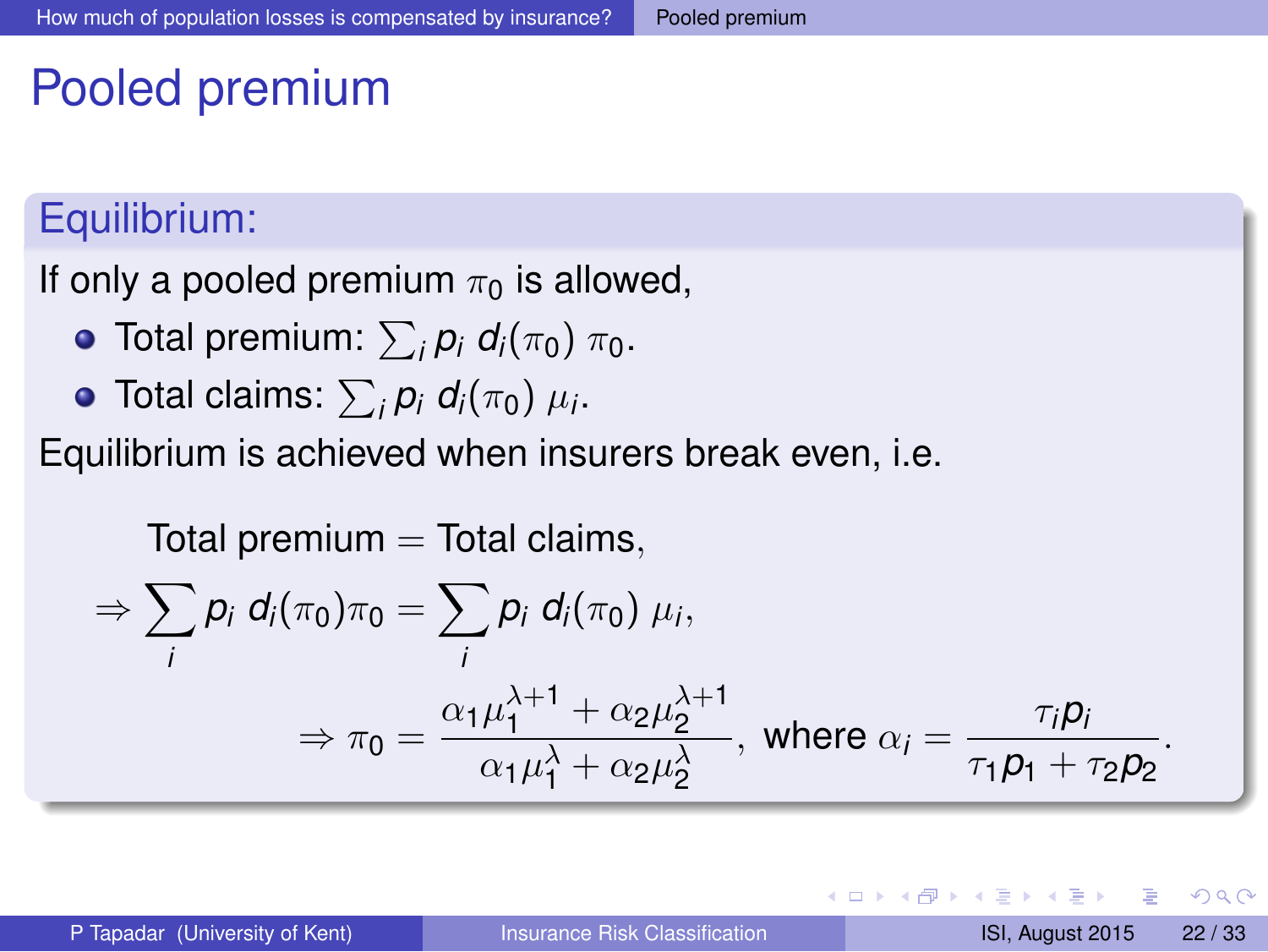# Pooled premium: Adverse selection



4 0 8 ×. ● ト Þ

<span id="page-23-0"></span> $299$ 

重す  $\sim$ 舌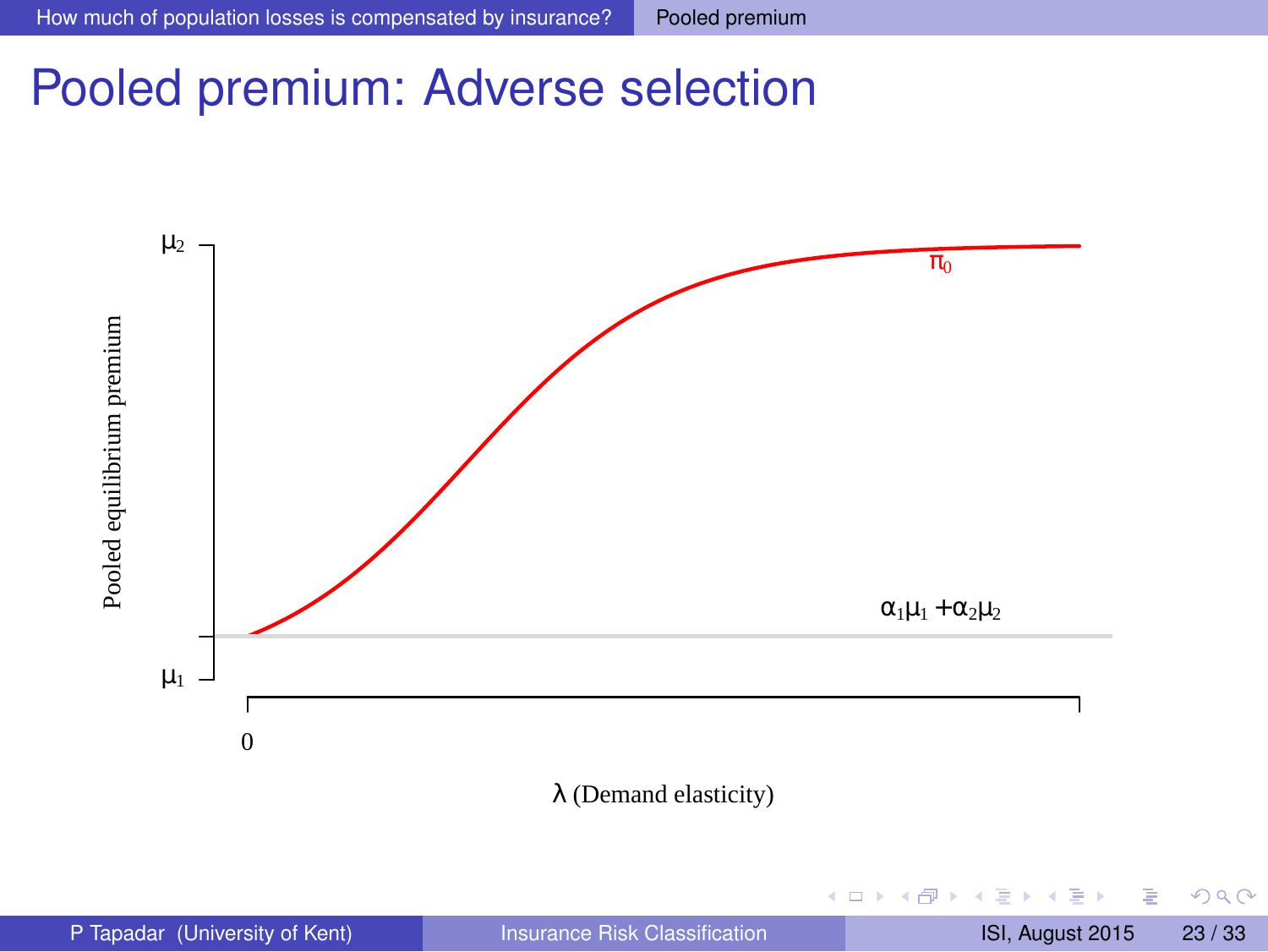# Pooled premium: Adverse selection

#### Adverse selection: Summary

• The pooled equilibrium is greater than the average premium charged under full risk classification:

 $\pi_0 > \alpha_1 \mu_1 + \alpha_2 \mu_2 \Rightarrow$  (Economic) adverse selection.

• No losses for insurers!  $\Rightarrow$  No (actuarial) adverse selection.

Adverse selection is not useful to measure social efficacy of insurance.

<span id="page-24-0"></span> $\Omega$ 

医骨盆 医骨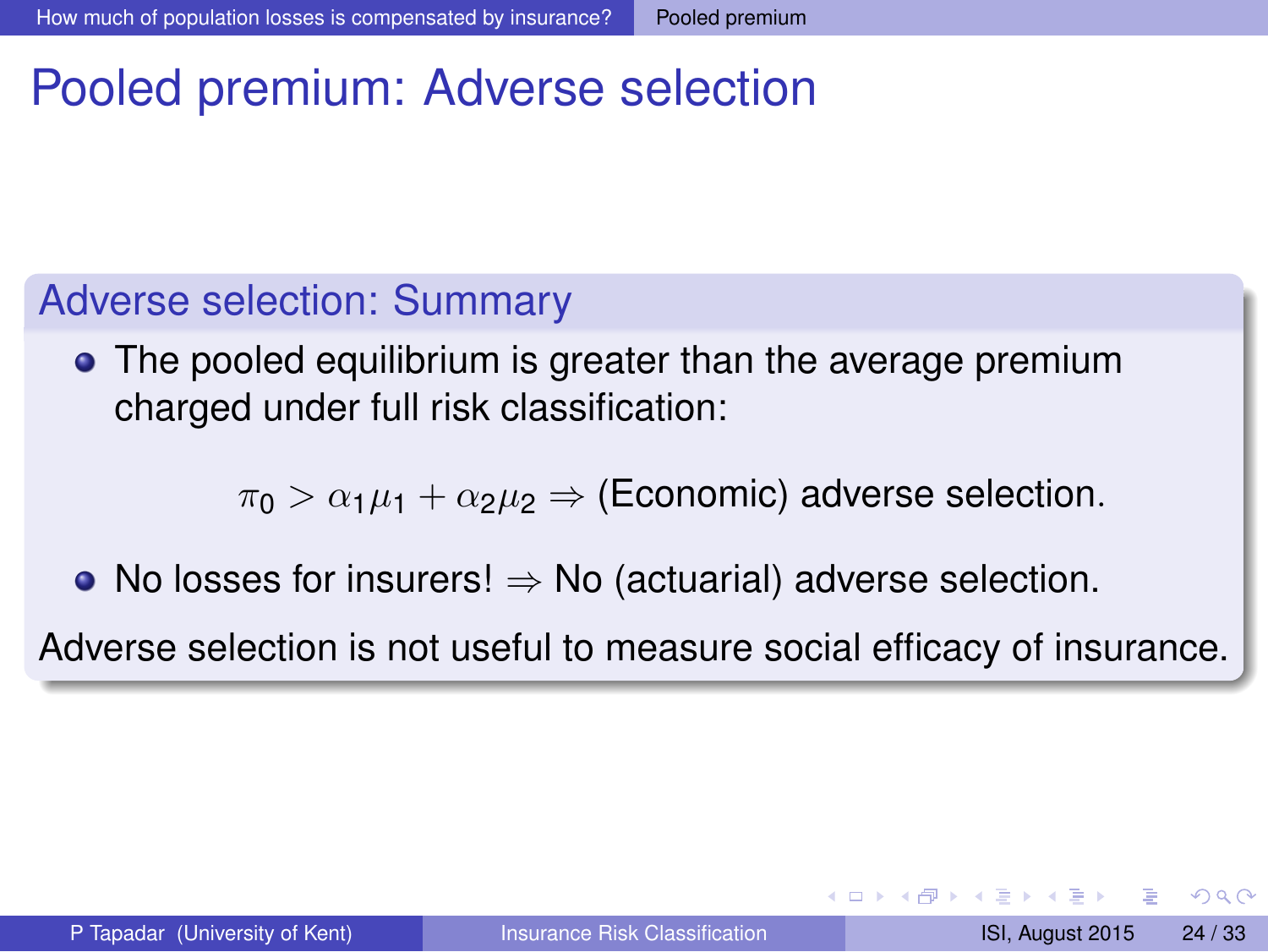# Loss coverage ratio

Loss coverage (Population losses compensated by insurance): Loss coverage =  $\sum_i p_i d_i(\pi_0) \mu_i$ .

#### Loss coverage ratio:

$$
C = \frac{\text{Loss coverage for pooled premium}}{\text{Loss coverage for risk-differentiated premium}},
$$
  
= 
$$
\frac{\sum_{i} p_{i} d_{i}(\pi_{0}) \mu_{i}}{\sum_{i} p_{i} d_{i}(\mu_{i}) \mu_{i}},
$$
  
= 
$$
\frac{1}{\pi_{0}^{\lambda}} \frac{\alpha_{1} \mu_{1}^{\lambda+1} + \alpha_{2} \mu_{2}^{\lambda+1}}{\alpha_{1} \mu_{1} + \alpha_{2} \mu_{2}}.
$$

4 0 8  $\overline{AB}$  Þ

<span id="page-25-0"></span> $\Omega$ 

不重 医不重 医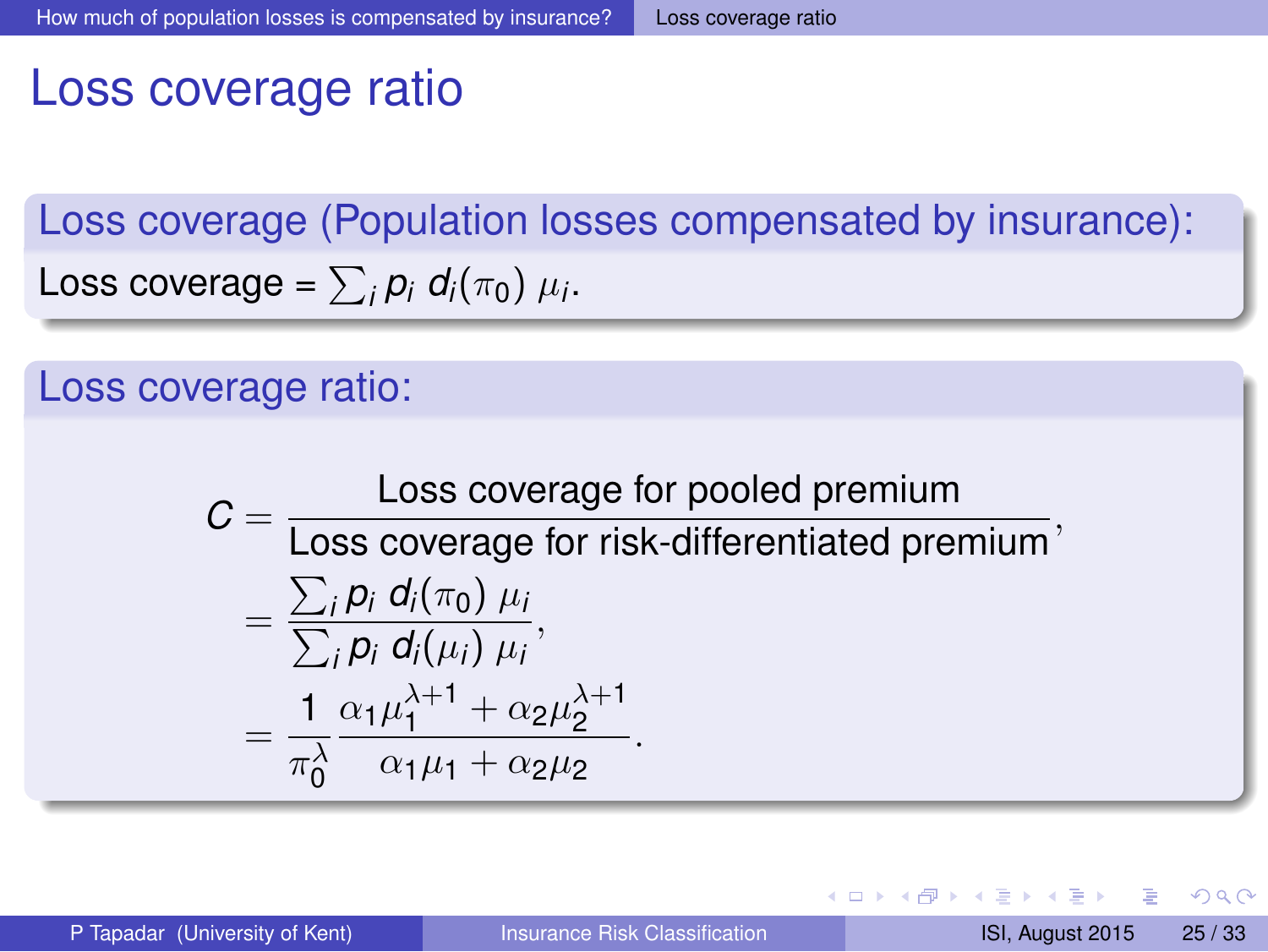# Loss coverage ratio



λ (Demand elasticity)

4 0 8 1  $\leftarrow$   $\leftarrow$   $\leftarrow$ a. ラメス 国 重

<span id="page-26-0"></span> $299$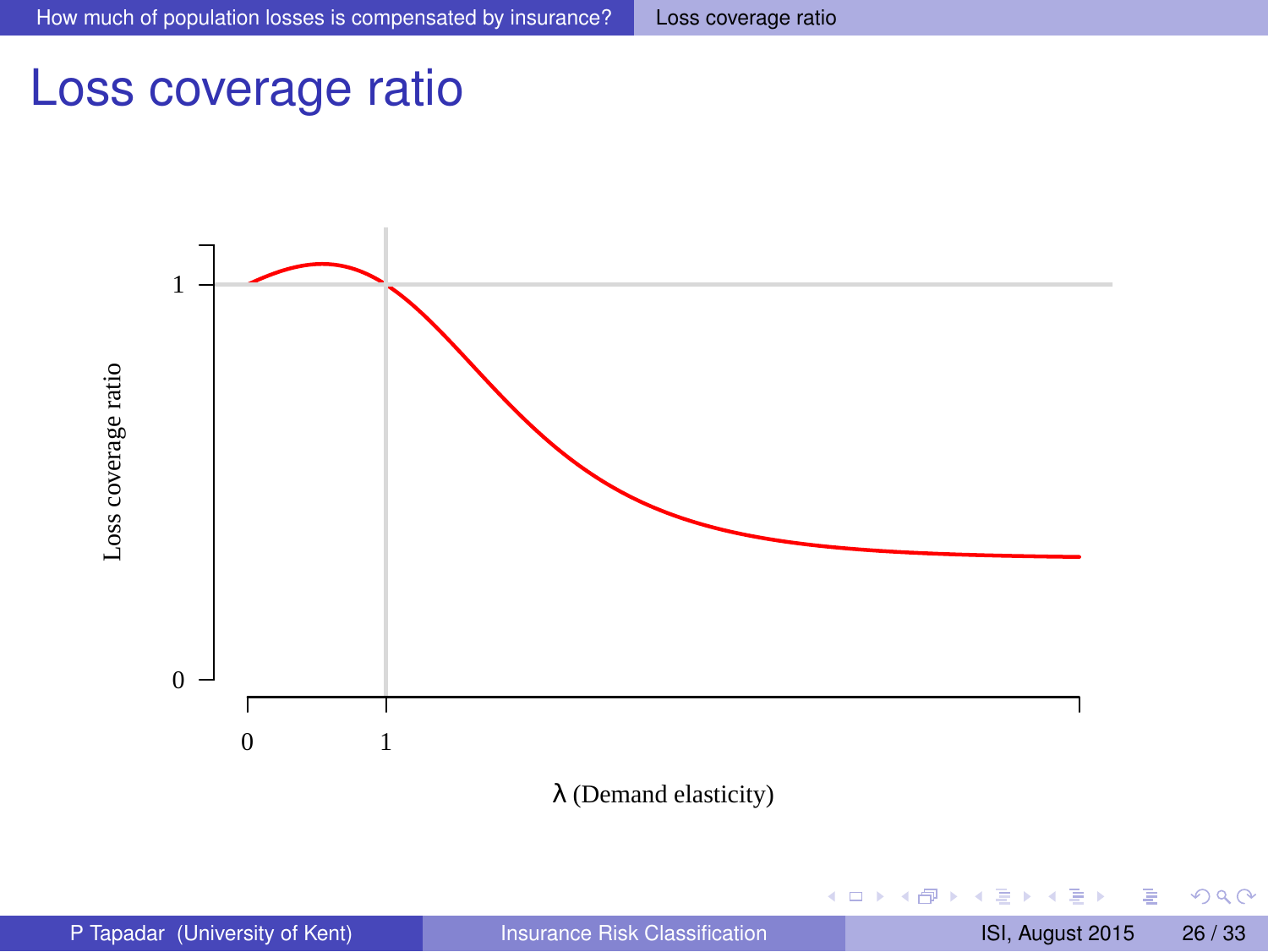# Loss coverage ratio



λ (Demand elasticity)

4 0 8 ×. AD 15 E

<span id="page-27-0"></span> $299$ 

不重 的不重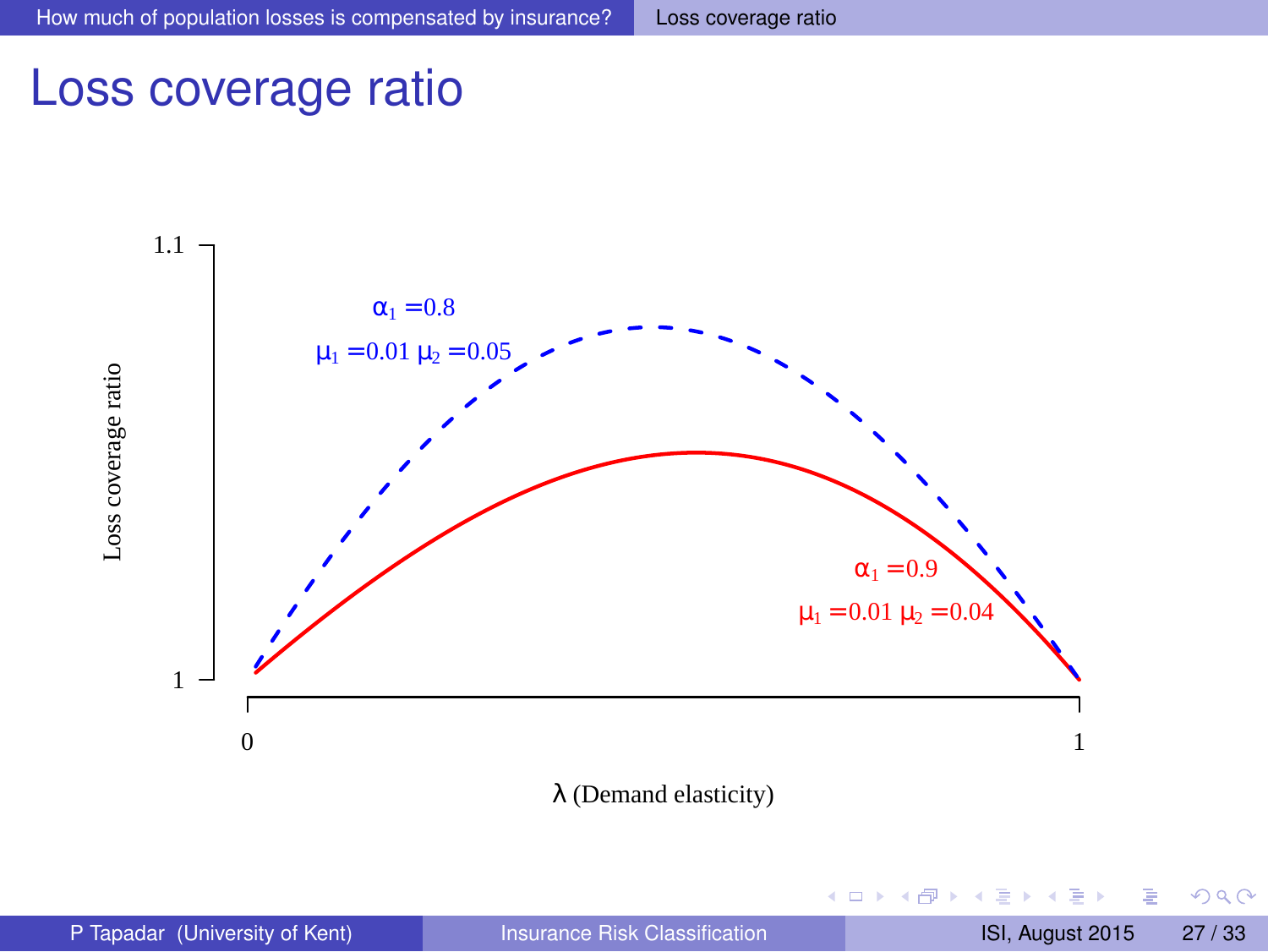# Loss coverage ratio: Summary

#### **Summary**

- $\lambda$  < 1  $\Rightarrow$  Loss coverage is more when risk classification is banned.
- $\bullet \lambda = 1 \Rightarrow$  Loss coverage is the same in both risk classification regimes.
- $\lambda > 1 \Rightarrow$  Loss coverage is more when full risk classification is used.
- **E**mpirical evidence suggests  $\lambda < 1$ , providing justification for restricting risk classification.
- **•** The maximum value of loss coverage ratio depends on the relative risk and relative size of the risk groups.
- A pooled premium might be highly beneficial in the presence of a small group with very high risk exposure.

D.

<span id="page-28-0"></span> $\Omega$ 

イロト イ押 トイラト イラト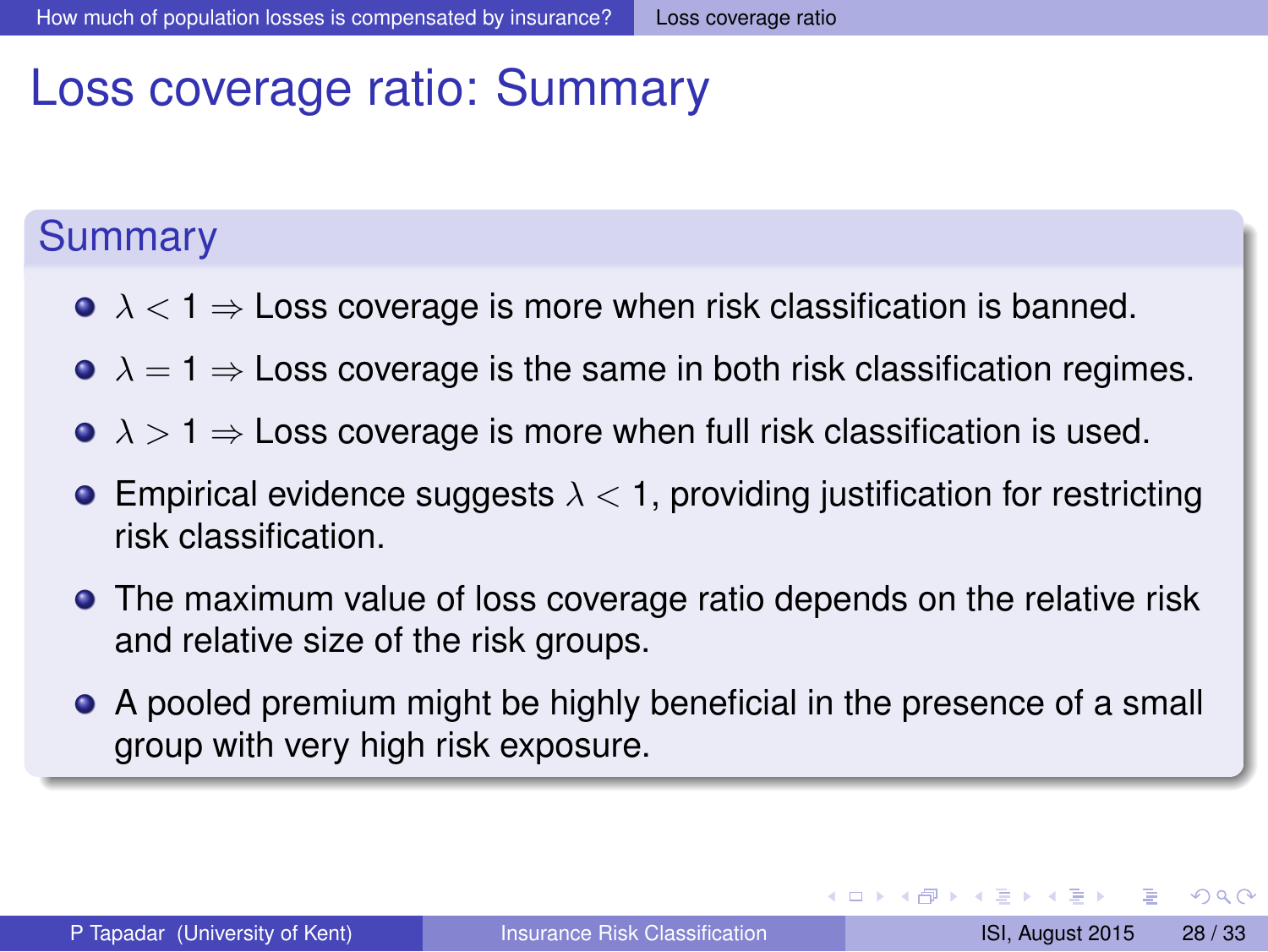# **Contents**

# **[Introduction](#page-1-0)**

- [Why do people buy insurance?](#page-6-0)
- [What drives demand for insurance?](#page-12-0)
- [How much of population losses is compensated by insurance?](#page-18-0)
- [Which regime is most beneficial to society?](#page-28-0)

### **[Conclusions](#page-30-0)**

<span id="page-29-0"></span> $\Omega$ 

不同 医不同

 $\Box$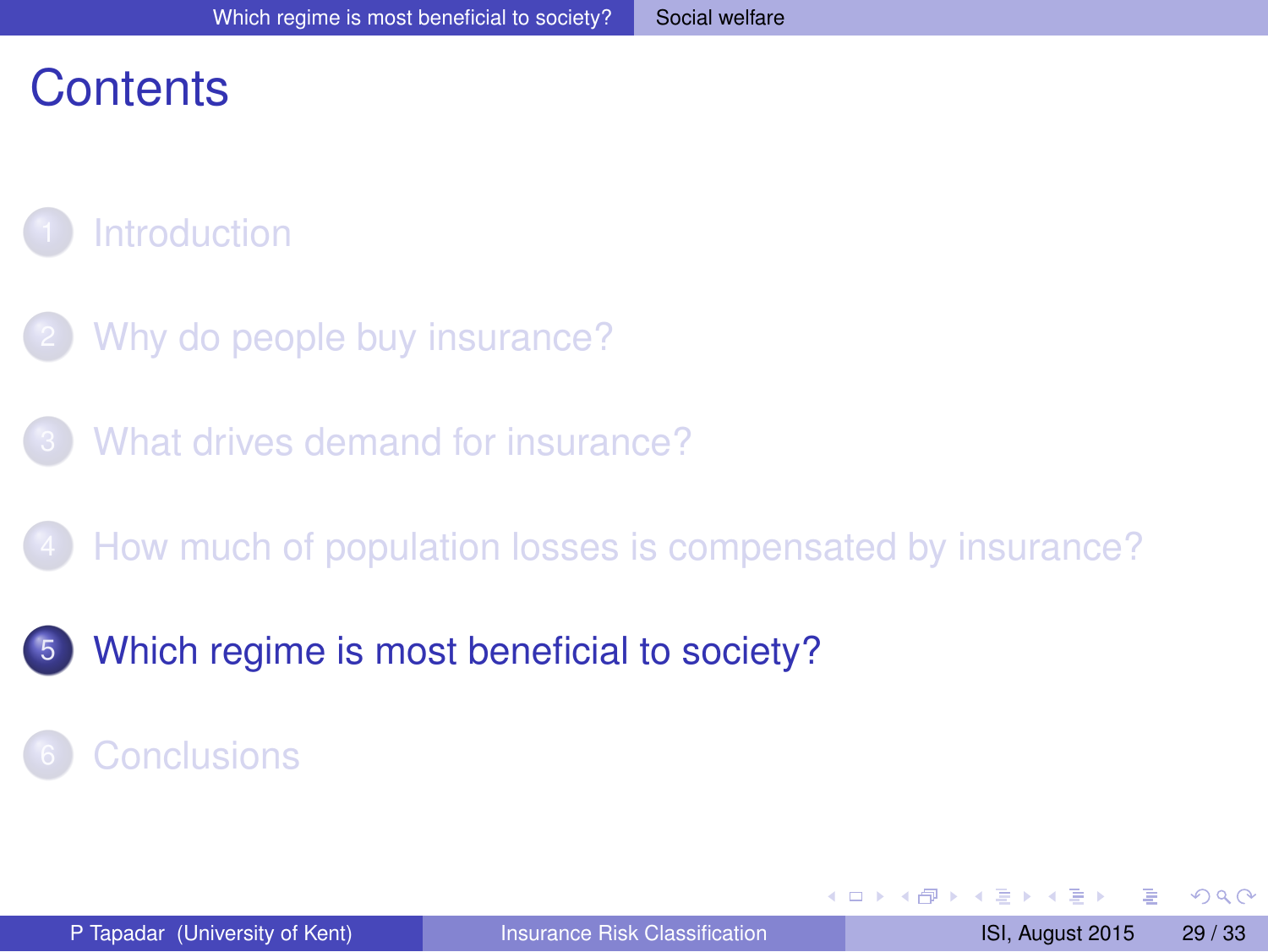# Social welfare

# Definition (Social welfare)

Social welfare, *G*, is the sum of all individuals' expected utilities:

$$
G = \sum_i p_i \left[ \underbrace{d_i(\pi_i) U^*(W - L\pi_i)}_{\text{insured population}} + \underbrace{(1 - d_i(\pi_i)) \left\{ (1 - \mu_i) U(W) + \mu_i U(W - L) \right\}}_{\text{Uninsured population}} \right],
$$

where  $U^*(W - L\pi_i)$  is the expected utility of the insured population.

#### Linking social welfare to loss coverage

Setting  $U(W - L) = 0$  and assuming  $L\pi_i \approx 0$  gives:

$$
G=U(W)\sum_i p_i d_i(\pi_i)\mu_i+\text{Constant},
$$

 $=$  Positive multiplier  $\times$  **Loss coverage**  $+$  Constant.

Loss coverage provides a good proxy (which depends only on observable data) for social welfare (which depends on unobservable utilities).

#### **Result: Maximising loss coverage maximises social [we](#page-28-0)[lfa](#page-30-0)[r](#page-28-0)[e.](#page-29-0)**

<span id="page-30-0"></span>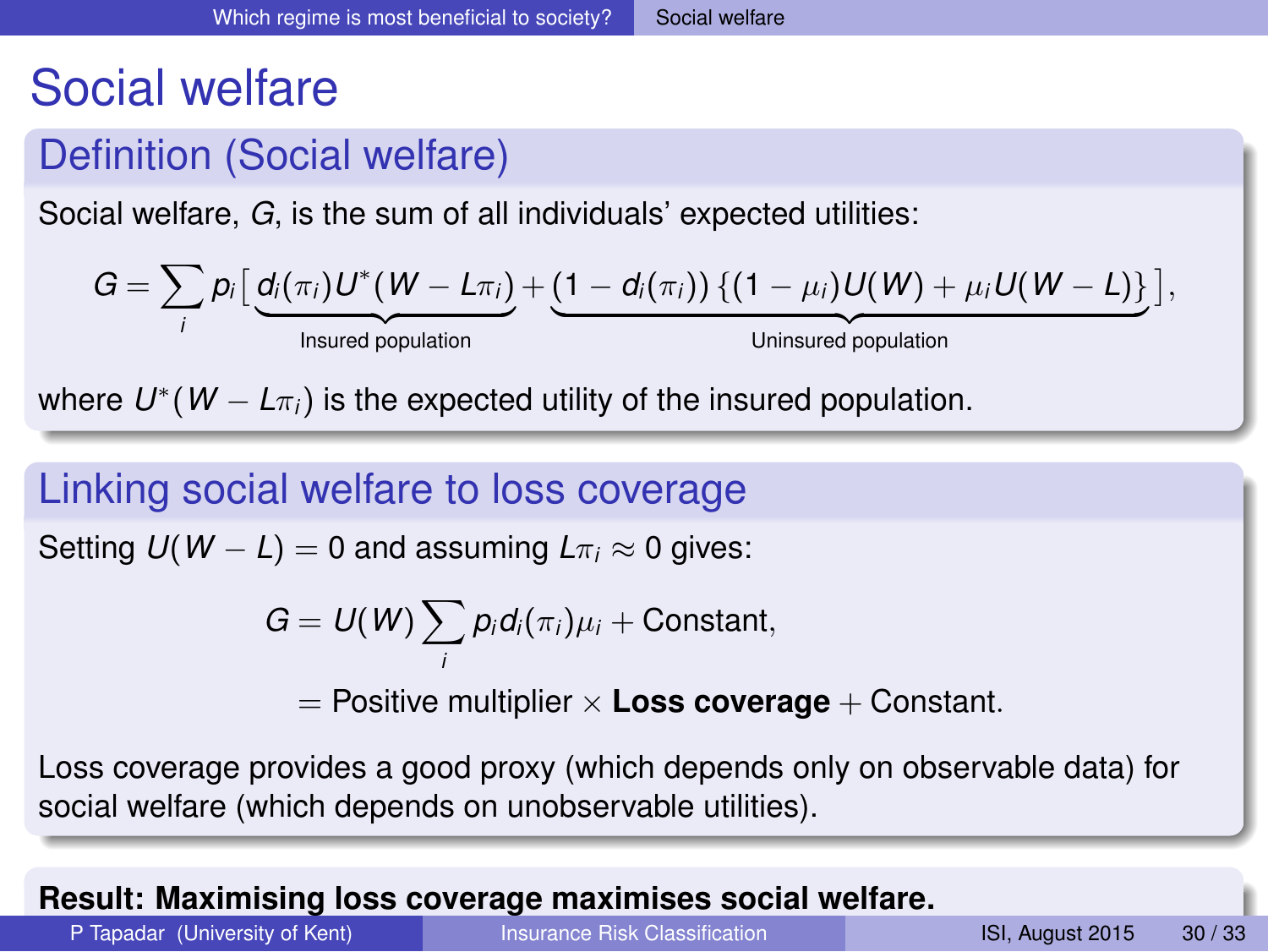# **Contents**

- **[Introduction](#page-1-0)**
- [Why do people buy insurance?](#page-6-0)
- [What drives demand for insurance?](#page-12-0)
- [How much of population losses is compensated by insurance?](#page-18-0)
- [Which regime is most beneficial to society?](#page-28-0)
- **[Conclusions](#page-30-0)**

4 0 8

 $\overline{AB}$ 

<span id="page-31-0"></span> $\Omega$ 

The South The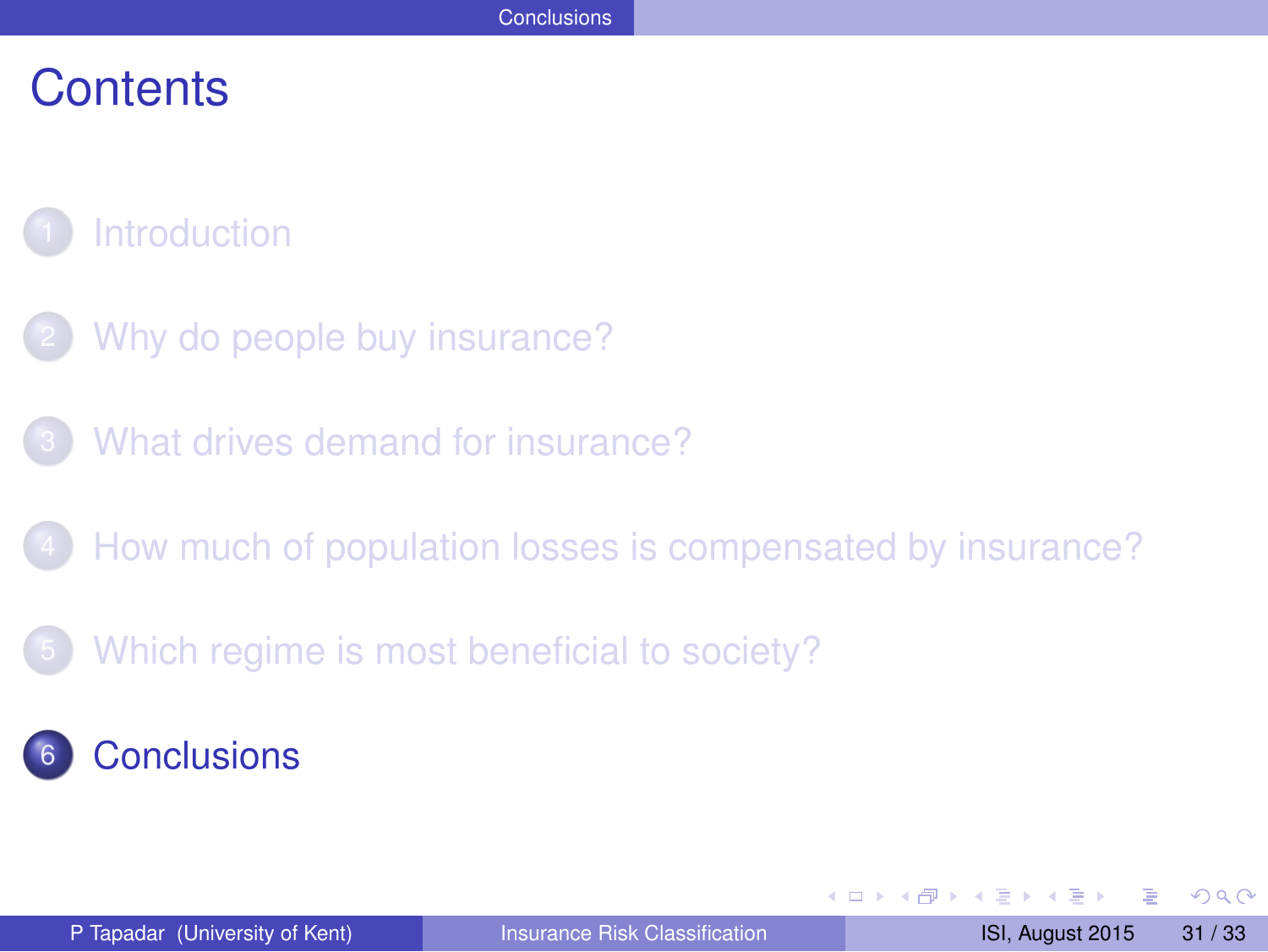# **Conclusions**

Adverse selection need not be adverse

Restricting risk classification

- will always increase adverse selection;
- increases loss coverage if  $\lambda < 1$ .

#### Summary

**Loss coverage provides a better metric than adverse selection in measuring social welfare.**

в

<span id="page-32-0"></span> $\Omega$ 

不重 医不重 医